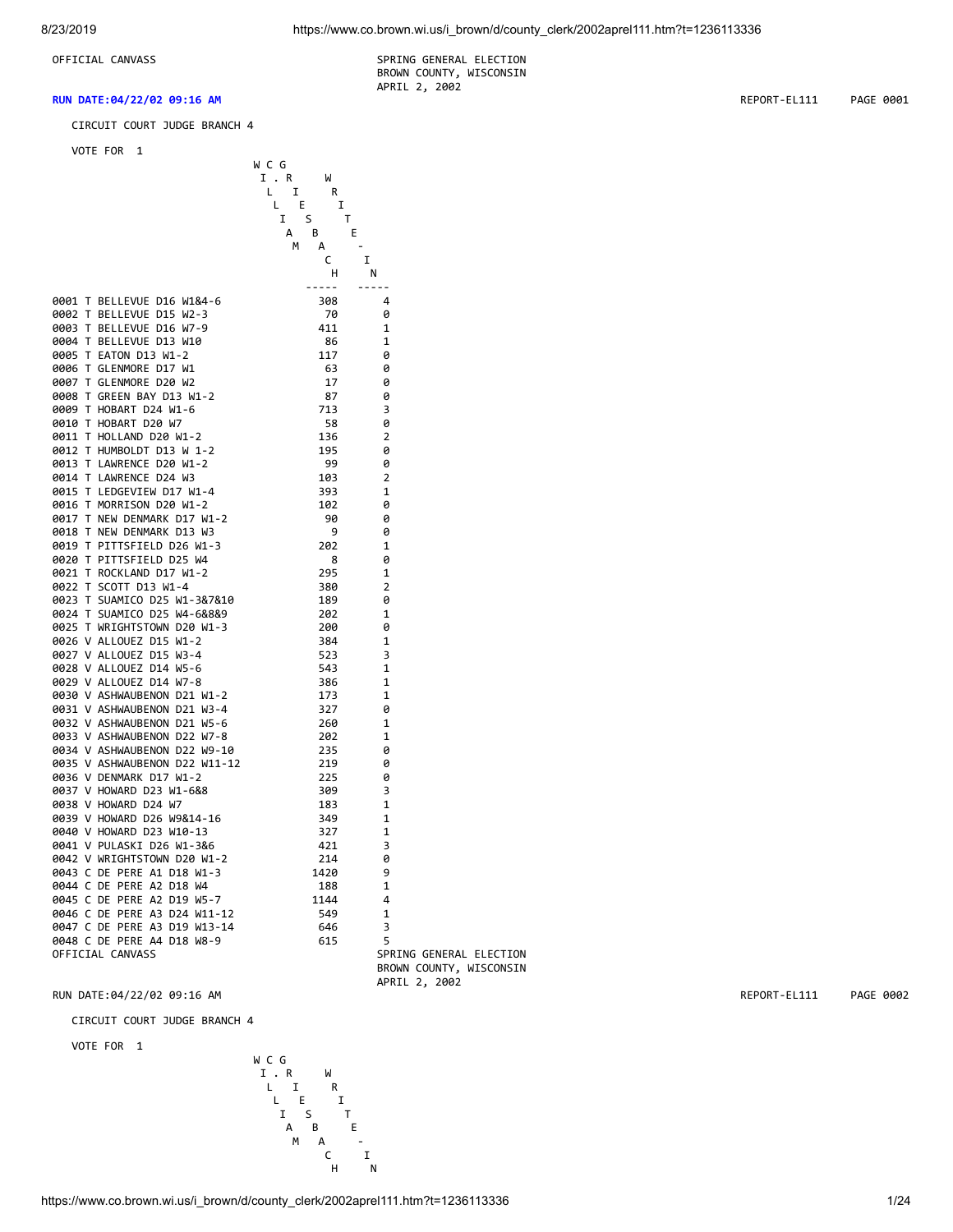| 8/23/2019 | https://www.co.brown.wi.us/i brown/d/county clerk/2002aprel111.htm?t=1236113336 |  |  |
|-----------|---------------------------------------------------------------------------------|--|--|
|           |                                                                                 |  |  |

|                           | $- - - - - -$ | $- - - - - -$           |
|---------------------------|---------------|-------------------------|
| 0049 C DE PERE A4 D19 W10 | 115           | 0                       |
| 0050 C GREEN BAY D1 W1    | 90            | 3                       |
| 0051 C GREEN BAY D1 W2    | 8             | 0                       |
| 0052 C GREEN BAY D1 W3    | 153           | 0                       |
| 0053 C GREEN BAY D1 W4    | 62            | $\overline{2}$          |
| 0054 C GREEN BAY D1 W5    | 76            | 0                       |
| 0055 C GREEN BAY D2 W6    | 98            | 1                       |
| 0056 C GREEN BAY D2 W7    | 287           | $\overline{2}$          |
| 0057 C GREEN BAY D2 W8    | 297           | 1                       |
| 0058 C GREEN BAY D2 W9    | 150           | 1                       |
| 0059 C GREEN BAY D3 W10   | 221           | 1                       |
| 0060 C GREEN BAY D3 W11   | 106           | 1                       |
| 0061 C GREEN BAY D3 W12   | 166           | 0                       |
|                           |               |                         |
| 0062 C GREEN BAY D3 W13   | 199           | 0                       |
| 0063 C GREEN BAY D4 W14   | 185           | 2                       |
| 0064 C GREEN BAY D4 W15   | 185           | 0                       |
| 0065 C GREEN BAY D4 W16   | 244           | 1                       |
| 0066 C GREEN BAY D4 W17   | 80            | 1                       |
| 0067 C GREEN BAY D5 W18   | 92            | 3                       |
| 0068 C GREEN BAY D5 W19   | 65            | 1                       |
| 0069 C GREEN BAY D5 W20   | 134           | 2                       |
| 0070 C GREEN BAY D5 W21   | 152           | 1                       |
| 0071 C GREEN BAY D6 W22   | 79            | 0                       |
| 0072 C GREEN BAY D6 W23   | 208           | 3                       |
| 0073 C GREEN BAY D6 W24   | 201           | 1                       |
| 0074 C GREEN BAY D6 W25   | 135           | 1                       |
| 0075 C GREEN BAY D7 W26   | 39            | 0                       |
| 0076 C GREEN BAY D7 W27   | 101           | 2                       |
| 0077 C GREEN BAY D7 W28   | 263           | 0                       |
| 0078 C GREEN BAY D7 W29   | 153           | 2                       |
| 0079 C GREEN BAY D8 W30   | 235           | 1                       |
| 0080 C GREEN BAY D8 W31   | 108           | 0                       |
| 0081 C GREEN BAY D8 W32   | 332           | 3                       |
| 0082 C GREEN BAY D8 W33   | 334           | 4                       |
| 0083 C GREEN BAY D9 W34   | 254           | 2                       |
| 0084 C GREEN BAY D9 W35   | 282           | 5                       |
|                           |               |                         |
| 0085 C GREEN BAY D9 W36   | 168           | 1                       |
| 0086 C GREEN BAY D9 W37   | 200           | 3                       |
| 0087 C GREEN BAY D10 W38  | 277           | 1                       |
| 0088 C GREEN BAY D10 W39  | 190           | 0                       |
| 0089 C GREEN BAY D10 W40  | 194           | 1                       |
| 0090 C GREEN BAY D10 W41  | 284           | 0                       |
| 0091 C GREEN BAY D11 W42  | 311           | 0                       |
| 0092 C GREEN BAY D11 W43  | 334           | 0                       |
| 0093 C GREEN BAY D11 W44  | 201           | 3                       |
| 0094 C GREEN BAY D11 W45  | 271           | 4                       |
| 0095 C GREEN BAY D12 W46  | 136           | 0                       |
| 0096 C GREEN BAY D12 W47  | 62            | 0                       |
| 0097 C GREEN BAY D12 W48  | 88            | 1                       |
| OFFICIAL CANVASS          |               | SPRING GENERAL ELECTION |
|                           |               | BROWN COUNTY, WISCONSIN |
|                           |               | APRIL 2, 2002           |

RUN DATE:04/22/02 09:16 AM REPORT-EL111 PAGE 0003

# CIRCUIT COURT JUDGE BRANCH 4

VOTE FOR 1



https://www.co.brown.wi.us/i\_brown/d/county\_clerk/2002aprel111.htm?t=1236113336 2/24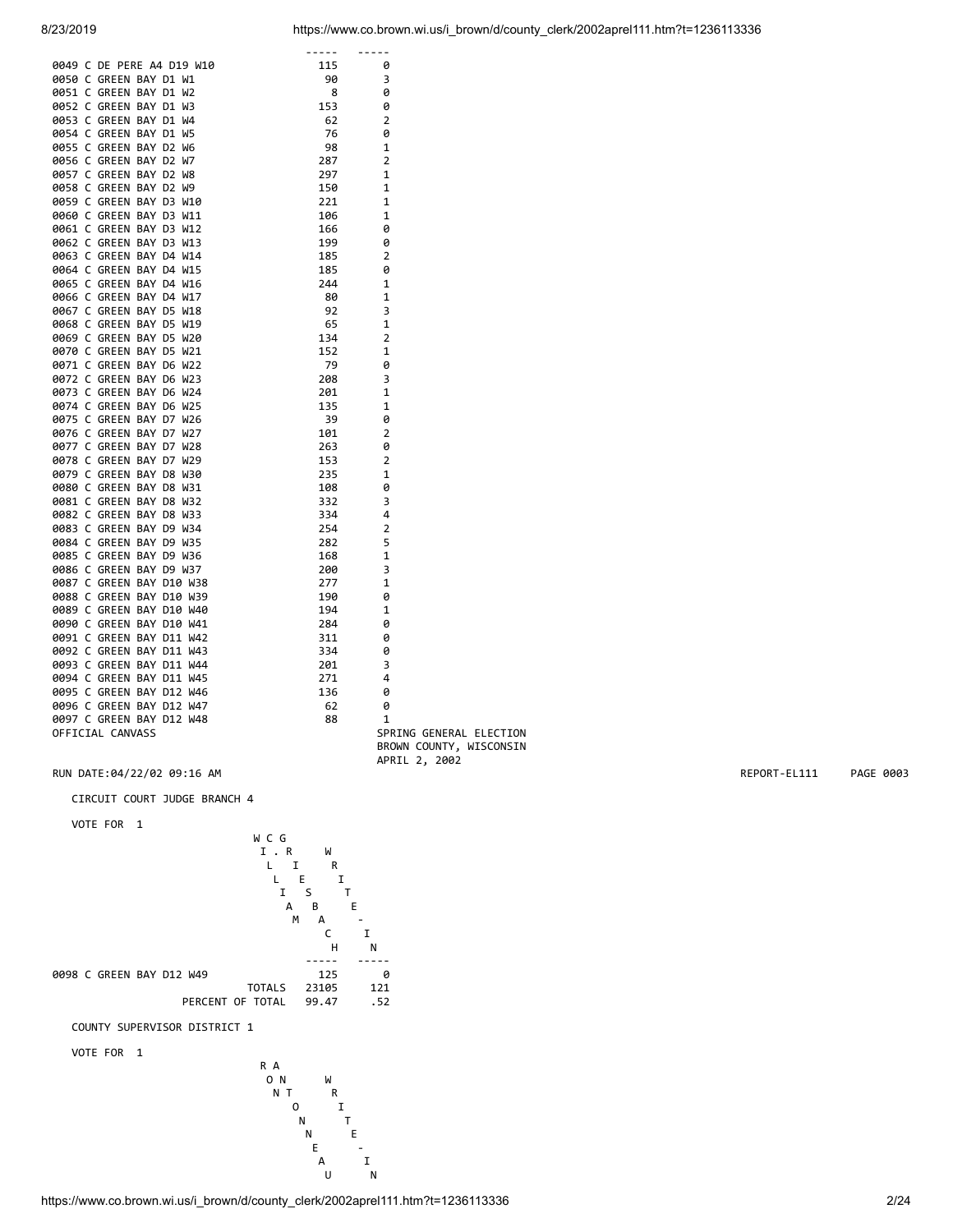

https://www.co.brown.wi.us/i\_brown/d/county\_clerk/2002aprel111.htm?t=1236113336 3/24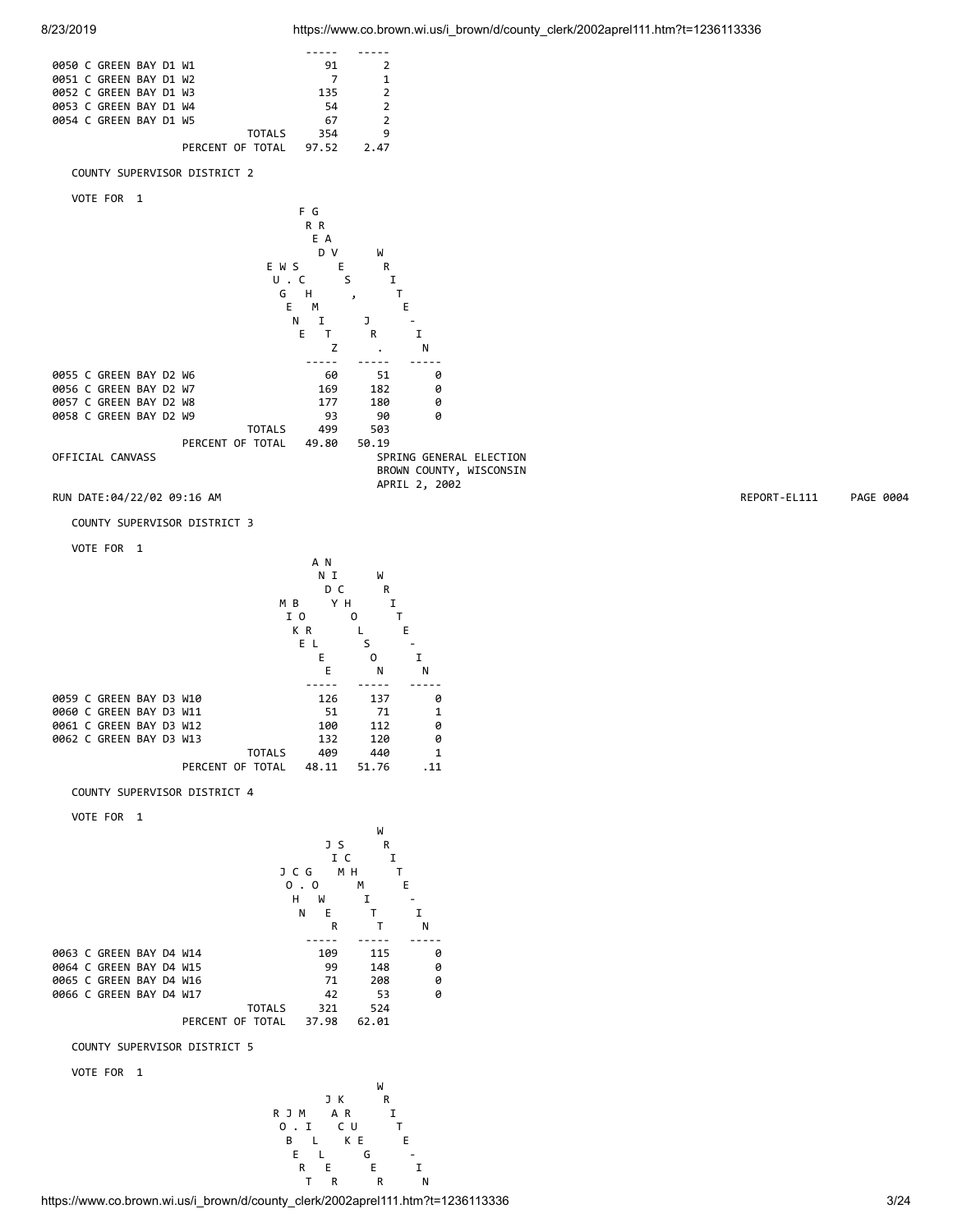

### COUNTY SUPERVISOR DISTRICT 6

VOTE FOR 1

|  |                         |  |                  |               |       |     | W     |    |                |
|--|-------------------------|--|------------------|---------------|-------|-----|-------|----|----------------|
|  |                         |  |                  |               |       |     |       | R  |                |
|  |                         |  |                  |               |       |     |       | I  |                |
|  |                         |  |                  |               | мн    |     | D H   |    |                |
|  |                         |  |                  |               | I 0   |     | A A   | E  |                |
|  |                         |  |                  |               | K M   |     | N E   |    |                |
|  |                         |  |                  |               | E A   |     | F     |    | I              |
|  |                         |  |                  |               |       | N   | S     |    | N              |
|  |                         |  |                  |               |       |     |       |    |                |
|  | 0071 C GREEN BAY D6 W22 |  |                  |               |       | 58  |       | 42 | 0              |
|  | 0072 C GREEN BAY D6 W23 |  |                  |               |       | 110 | 155   |    | 1              |
|  | 0073 C GREEN BAY D6 W24 |  |                  |               |       | 90  | 167   |    | 1              |
|  | 0074 C GREEN BAY D6 W25 |  |                  |               |       | 64  | 122   |    | 0              |
|  |                         |  |                  | <b>TOTALS</b> |       | 322 | 486   |    | $\overline{2}$ |
|  |                         |  | PERCENT OF TOTAL |               | 39.75 |     | 60.00 |    | . 24           |

COUNTY SUPERVISOR DISTRICT 7

VOTE FOR 1



COUNTY SUPERVISOR DISTRICT 8

VOTE FOR 1



RUN DATE:04/22/02 09:16 AM REPORT-EL111 PAGE 0006

COUNTY SUPERVISOR DISTRICT 9

VOTE FOR 1

W<sub>1</sub> K C R  $A$  H I T A T H R G Z E Y LUI - E Y M I S A N ----- ----- -----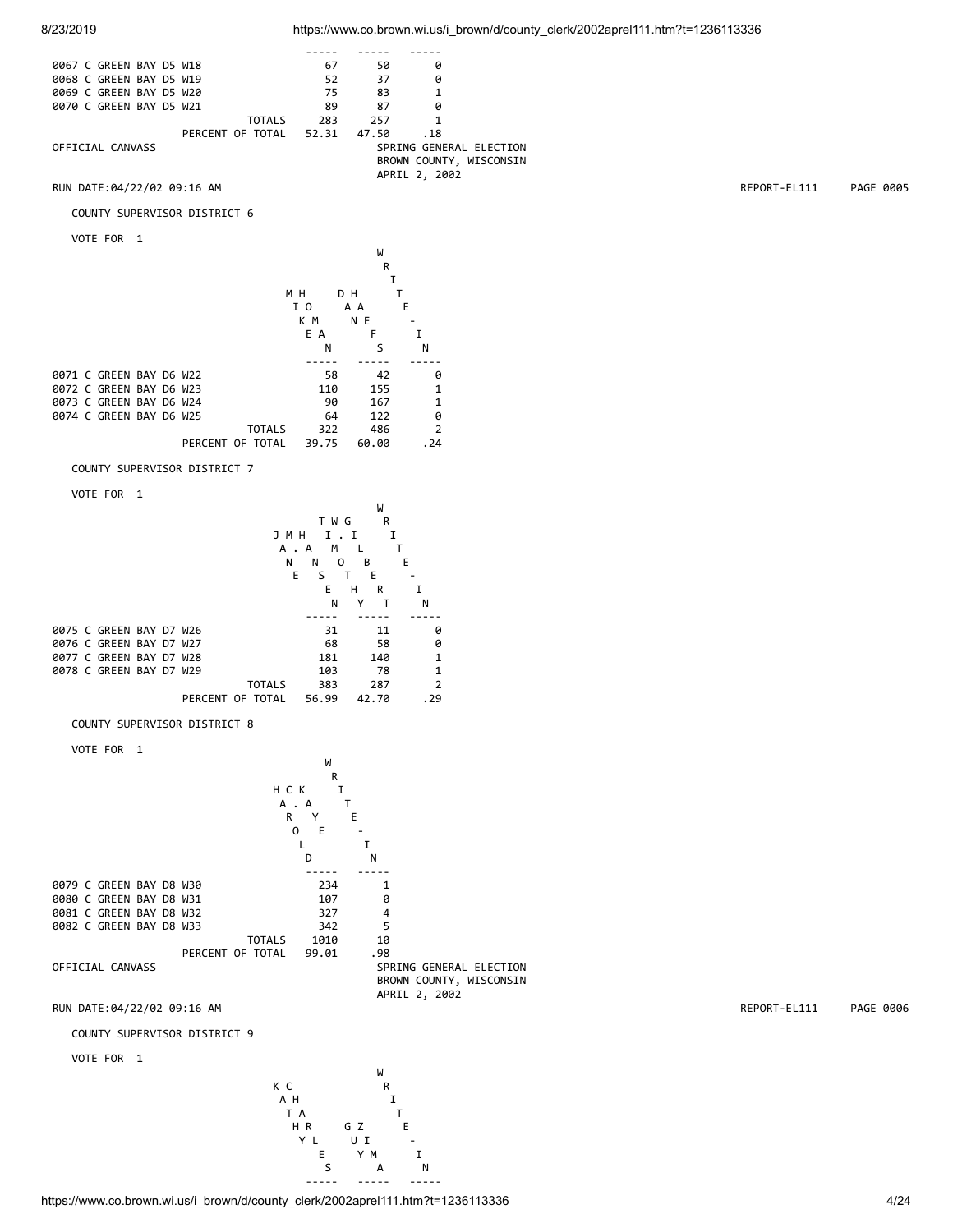

https://www.co.brown.wi.us/i\_brown/d/county\_clerk/2002aprel111.htm?t=1236113336 5/24

R L D - K E E I N N N ----- ----- ----- 0004 T BELLEVUE D13 W10 49 48 0 0005 T EATON D13 W1-2 78 66 1 0008 T GREEN BAY D13 W1-2 69 70 0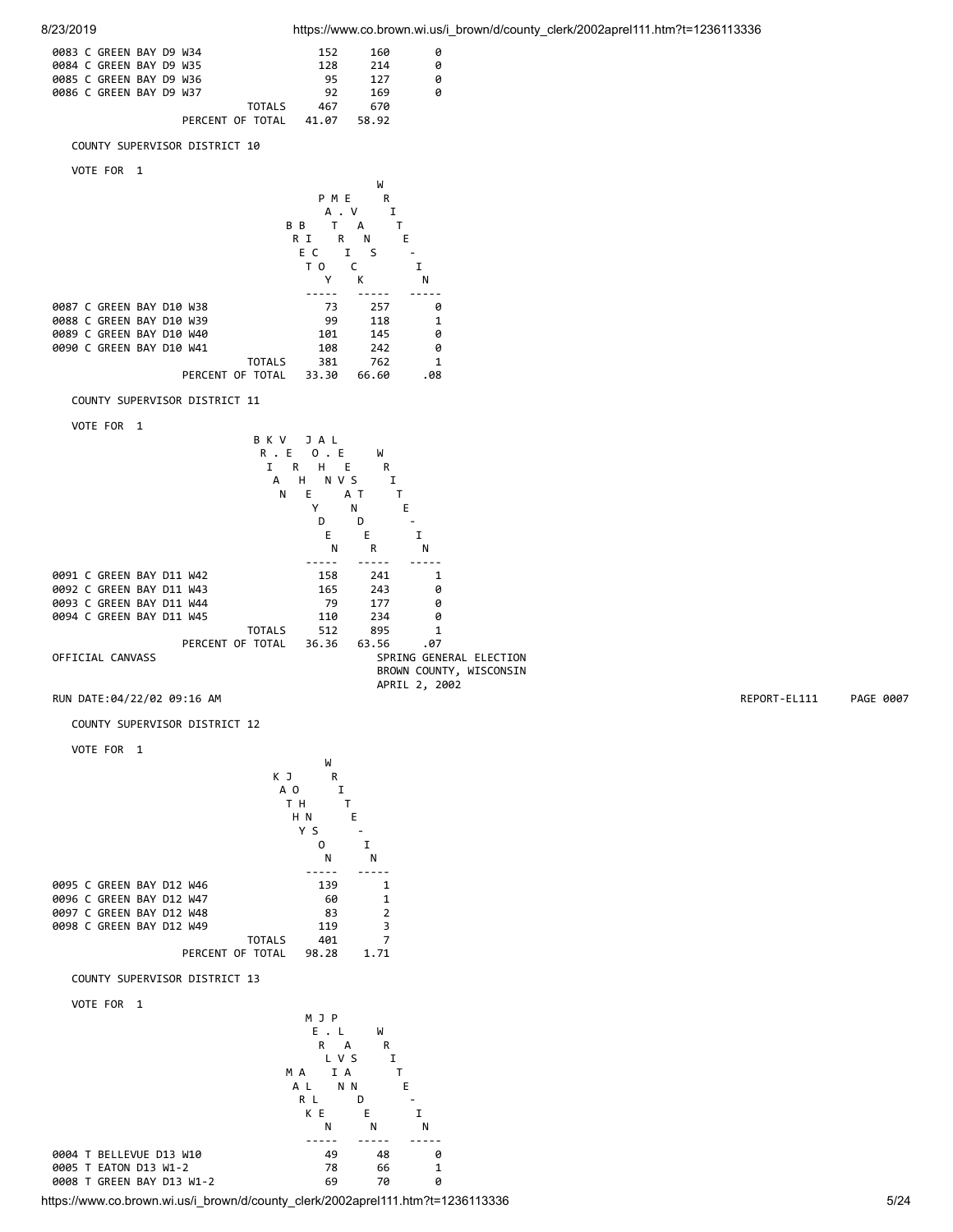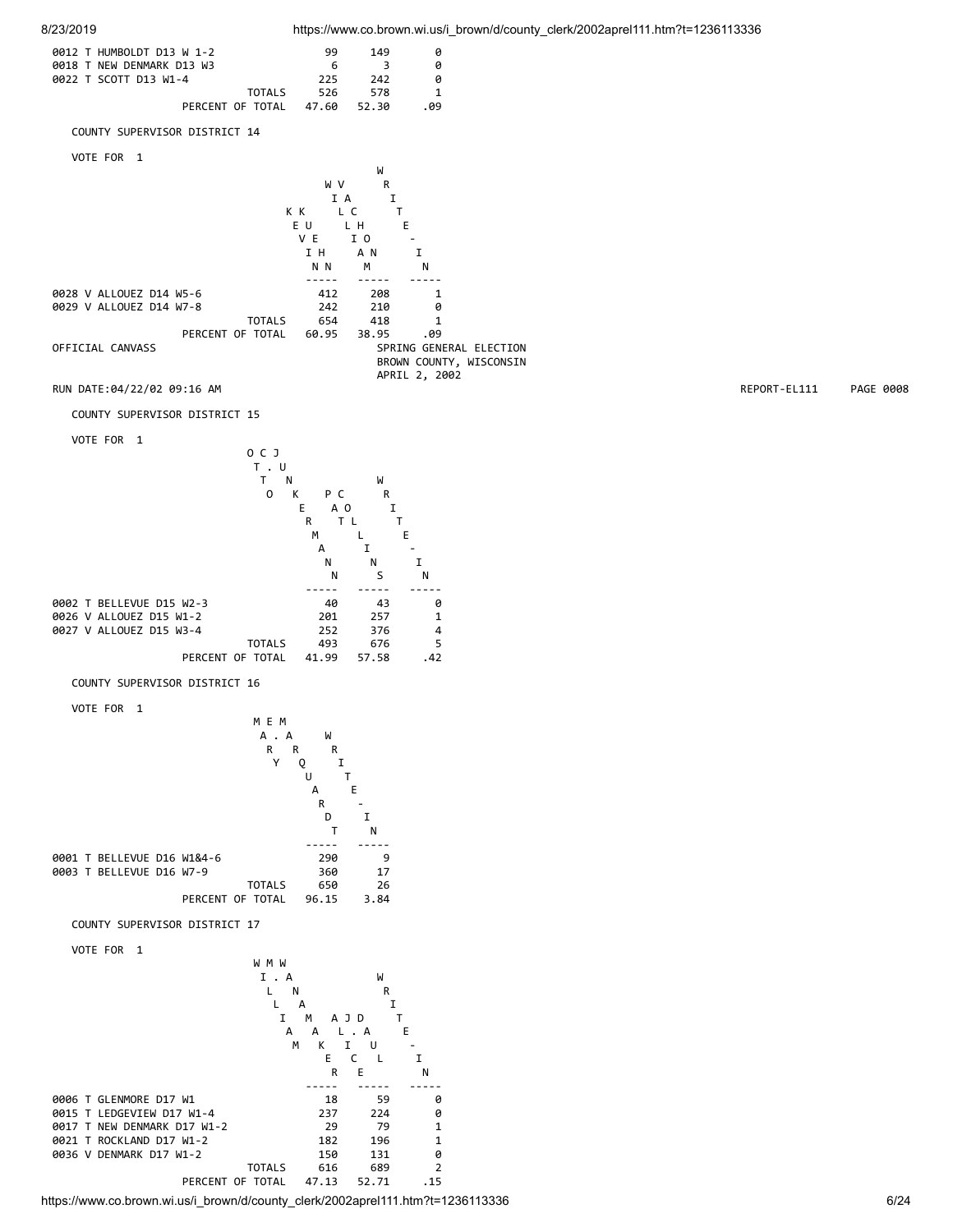OFFICIAL CANVASS SPRING GENERAL ELECTION BROWN COUNTY, WISCONSIN APRIL 2, 2002

COUNTY SUPERVISOR DISTRICT 18

VOTE FOR 1



COUNTY SUPERVISOR DISTRICT 19

VOTE FOR 1



COUNTY SUPERVISOR DISTRICT 20

VOTE FOR 1



RUN DATE:04/22/02 09:16 AM REPORT-EL111 PAGE 0010

COUNTY SUPERVISOR DISTRICT 21

VOTE FOR 1

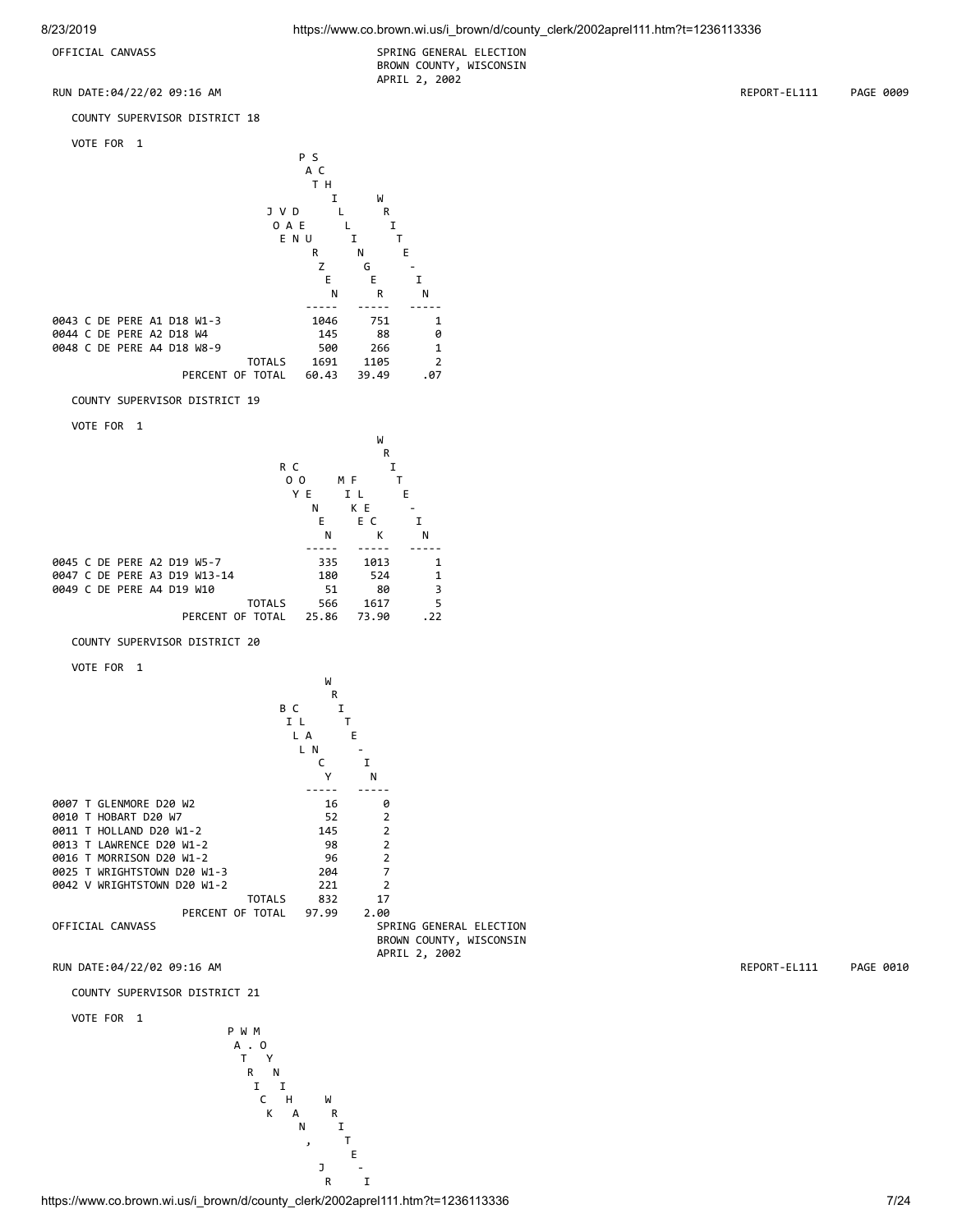

https://www.co.brown.wi.us/i\_brown/d/county\_clerk/2002aprel111.htm?t=1236113336 8/24

----- ----- -----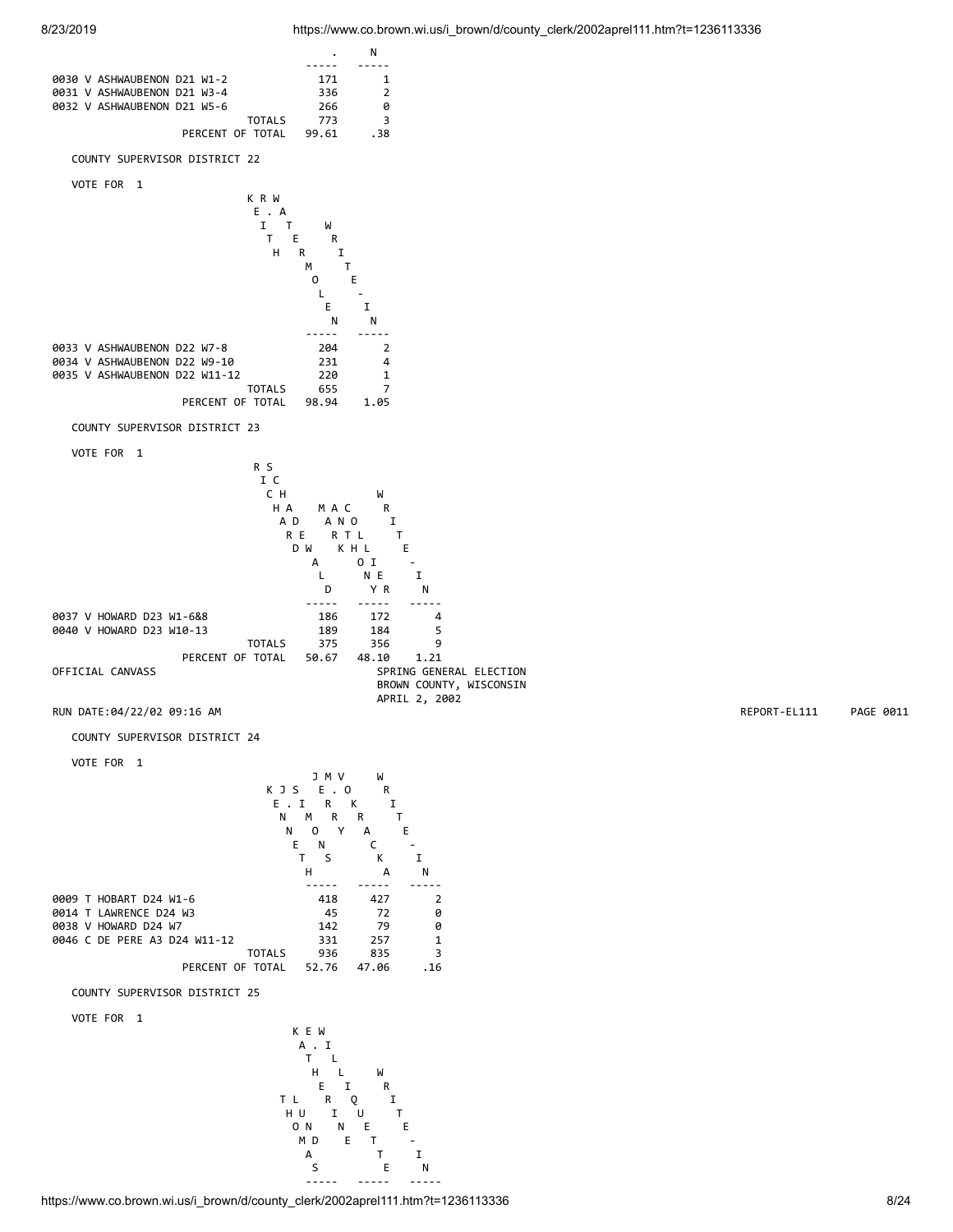

| 0020 T PITTSFIELD D25 W4       | 6                    | 6                                           | 0                                                  |              |        |              |           |
|--------------------------------|----------------------|---------------------------------------------|----------------------------------------------------|--------------|--------|--------------|-----------|
| 0023 T SUAMICO D25 W1-3&7&10   | 133                  | 106                                         | 1                                                  |              |        |              |           |
| 0024 T SUAMICO D25 W4-6&8&9    | 153                  | 84                                          | 0                                                  |              |        |              |           |
|                                | <b>TOTALS</b><br>292 | 196                                         | $\mathbf 1$                                        |              |        |              |           |
| PERCENT OF TOTAL               | 59.71                | 40.08                                       | .20                                                |              |        |              |           |
| COUNTY SUPERVISOR DISTRICT 26  |                      |                                             |                                                    |              |        |              |           |
| VOTE FOR 1                     |                      |                                             |                                                    |              |        |              |           |
|                                |                      | W                                           |                                                    |              |        |              |           |
|                                |                      | R                                           |                                                    |              |        |              |           |
|                                | SRF<br>R K           | I                                           |                                                    |              |        |              |           |
|                                | $T$ . E              | OR<br>T                                     |                                                    |              |        |              |           |
|                                | E<br>W<br>V<br>E     | E<br>N Y<br>A G<br>$\overline{\phantom{a}}$ |                                                    |              |        |              |           |
|                                | Ε<br>L               | L E                                         | I                                                  |              |        |              |           |
|                                | N<br>L               | D R                                         | N                                                  |              |        |              |           |
|                                |                      |                                             |                                                    |              |        |              |           |
| 0019 T PITTSFIELD D26 W1-3     | 160                  | 82                                          | 0                                                  |              |        |              |           |
| 0039 V HOWARD D26 W9&14-16     | 268                  | 130                                         | $\overline{2}$                                     |              |        |              |           |
| 0041 V PULASKI D26 W1-3&6      | 311                  | 281                                         | 1                                                  |              |        |              |           |
|                                | 739<br><b>TOTALS</b> | 493                                         | 3                                                  |              |        |              |           |
| PERCENT OF TOTAL               | 59.83                | 39.91                                       | .24                                                |              |        |              |           |
| OFFICIAL CANVASS               |                      |                                             | SPRING GENERAL ELECTION<br>BROWN COUNTY, WISCONSIN |              |        |              |           |
|                                |                      |                                             | APRIL 2, 2002                                      |              |        |              |           |
| RUN DATE:04/22/02 09:16 AM     |                      |                                             |                                                    |              |        | REPORT-EL111 | PAGE 0012 |
|                                |                      |                                             |                                                    |              |        |              |           |
| BELLEVUE TOWN BOARD SUPERVISOR |                      |                                             |                                                    |              |        |              |           |
| VOTE FOR 2                     |                      |                                             |                                                    |              |        |              |           |
|                                |                      | J B                                         |                                                    |              |        |              |           |
|                                |                      | I I                                         | W                                                  | W            |        |              |           |
|                                | K B                  | L E                                         | R                                                  | R            |        |              |           |
|                                | C W<br>E R           | L L                                         | R M<br>1                                           | 1            |        |              |           |
|                                | H O                  | V E<br>Ι.                                   | A O                                                | T<br>Τ       |        |              |           |
|                                | UL                   | I N<br>Ν                                    | IJ                                                 | Е<br>Е       |        |              |           |
|                                | C T                  | N N                                         | S<br>N E                                           |              |        |              |           |
|                                | K E<br>R             | А<br>N                                      | Κ<br>E<br>I<br>R                                   | I<br>N       | I<br>N |              |           |
|                                |                      |                                             |                                                    |              |        |              |           |
| 0001 T BELLEVUE D16 W1&4-6     | 136                  | 225                                         | 229<br>100                                         | 1            | 0      |              |           |
| 0002 T BELLEVUE D15 W2-3       | 34                   | 40                                          | 59<br>18                                           | 0            | 0      |              |           |
| 0003 T BELLEVUE D16 W7-9       | 261                  | 326                                         | 232<br>120                                         | 0            | 0      |              |           |
| 0004 T BELLEVUE D13 W10        | 43                   | 56                                          | 64<br>21                                           | 0            | 0      |              |           |
|                                | <b>TOTALS</b><br>474 | 647                                         | 584<br>259                                         | $\mathbf{1}$ |        |              |           |

PERCENT OF TOTAL 24.12 32.92 29.72 13.18 .05

## MULTI-JURISDICTIONAL JUDGE HOBART/LAWRENCE

VOTE FOR 1



MULTI-JURISDICTIONAL JUDGE DE PERE/LEDGEVIEW

VOTE FOR 1



https://www.co.brown.wi.us/i\_brown/d/county\_clerk/2002aprel111.htm?t=1236113336 9/24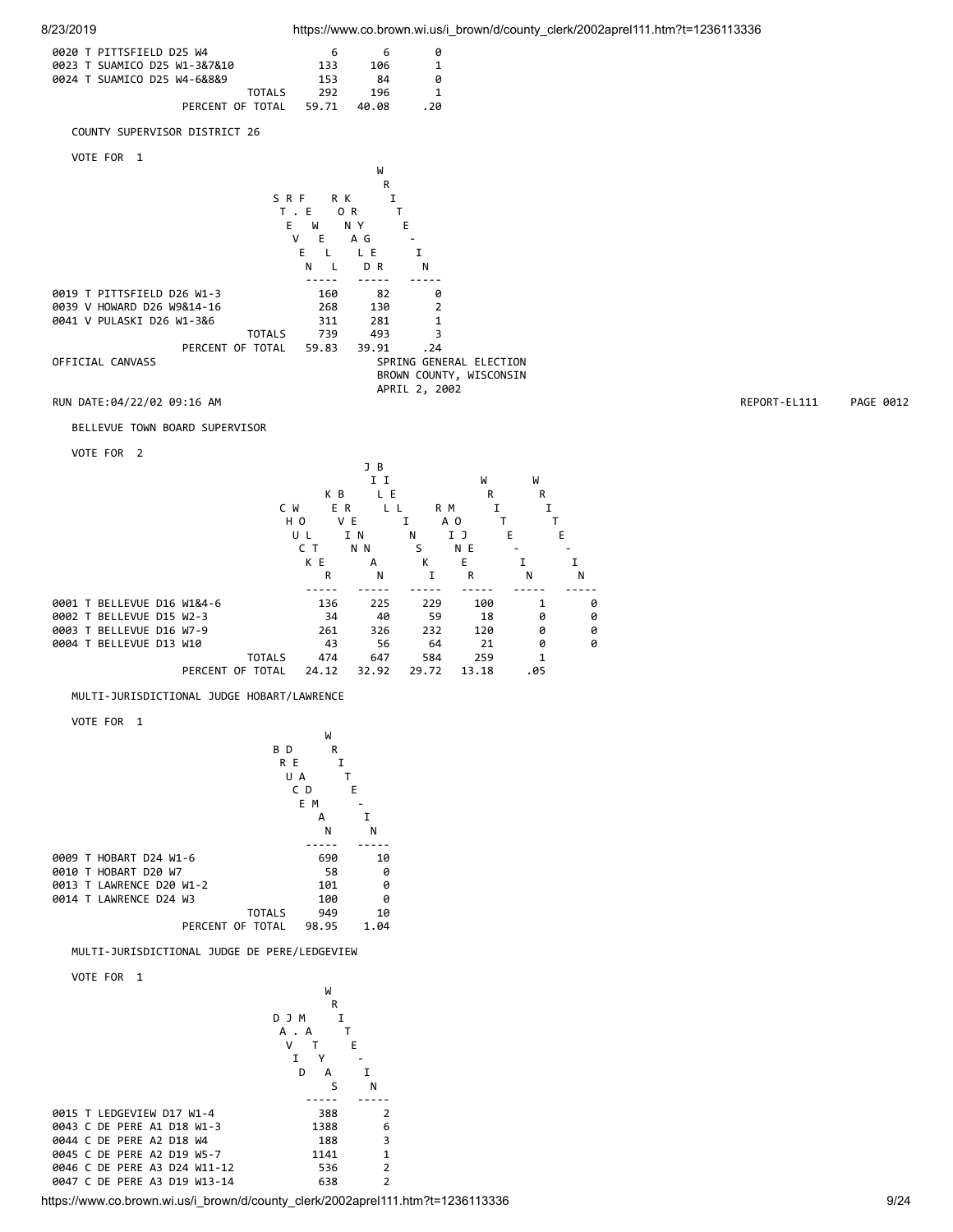



https://www.co.brown.wi.us/i\_brown/d/county\_clerk/2002aprel111.htm?t=1236113336 10/24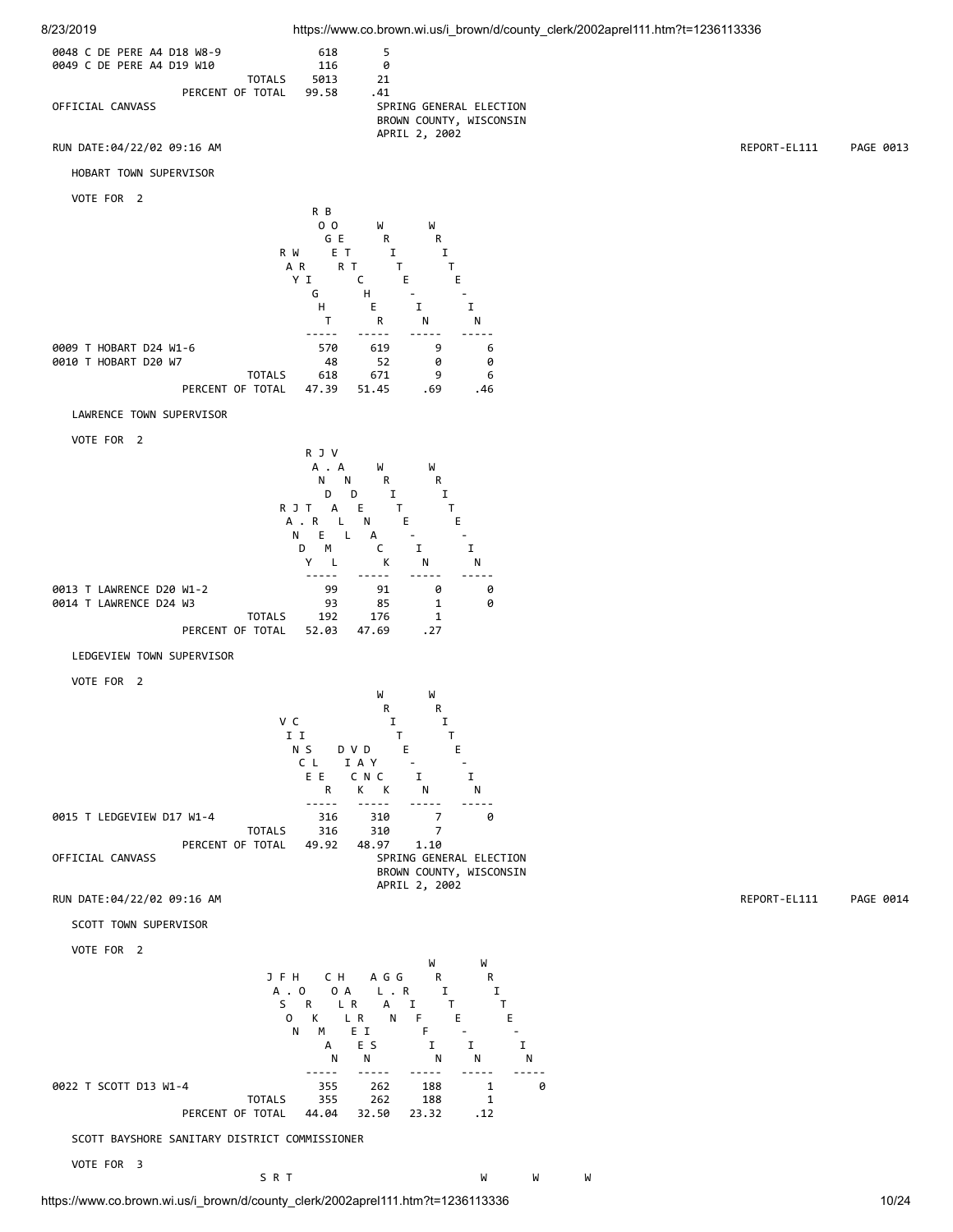

https://www.co.brown.wi.us/i\_brown/d/county\_clerk/2002aprel111.htm?t=1236113336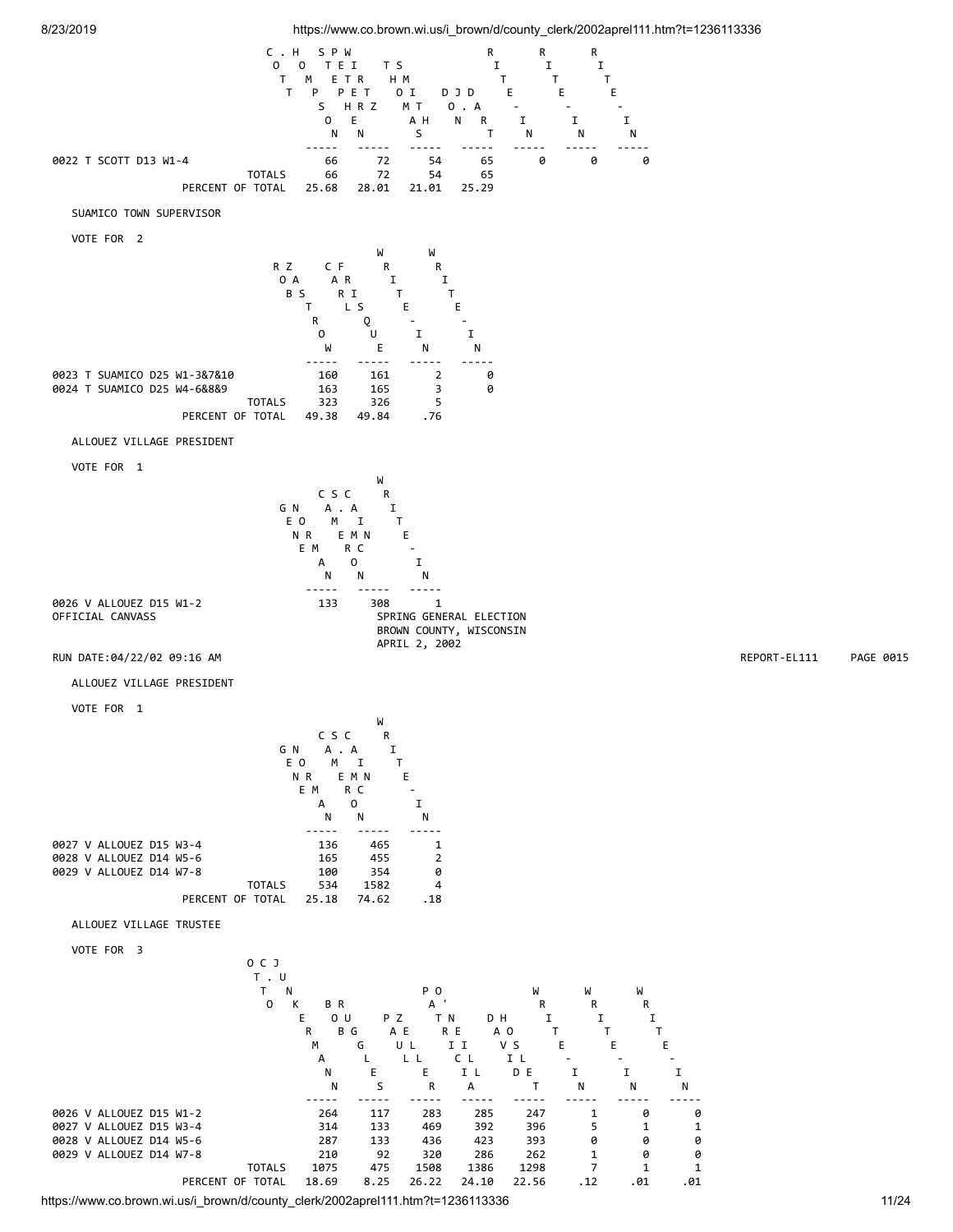

BROWN COUNTY, WISCONSIN

https://www.co.brown.wi.us/i\_brown/d/county\_clerk/2002aprel111.htm?t=1236113336 12/24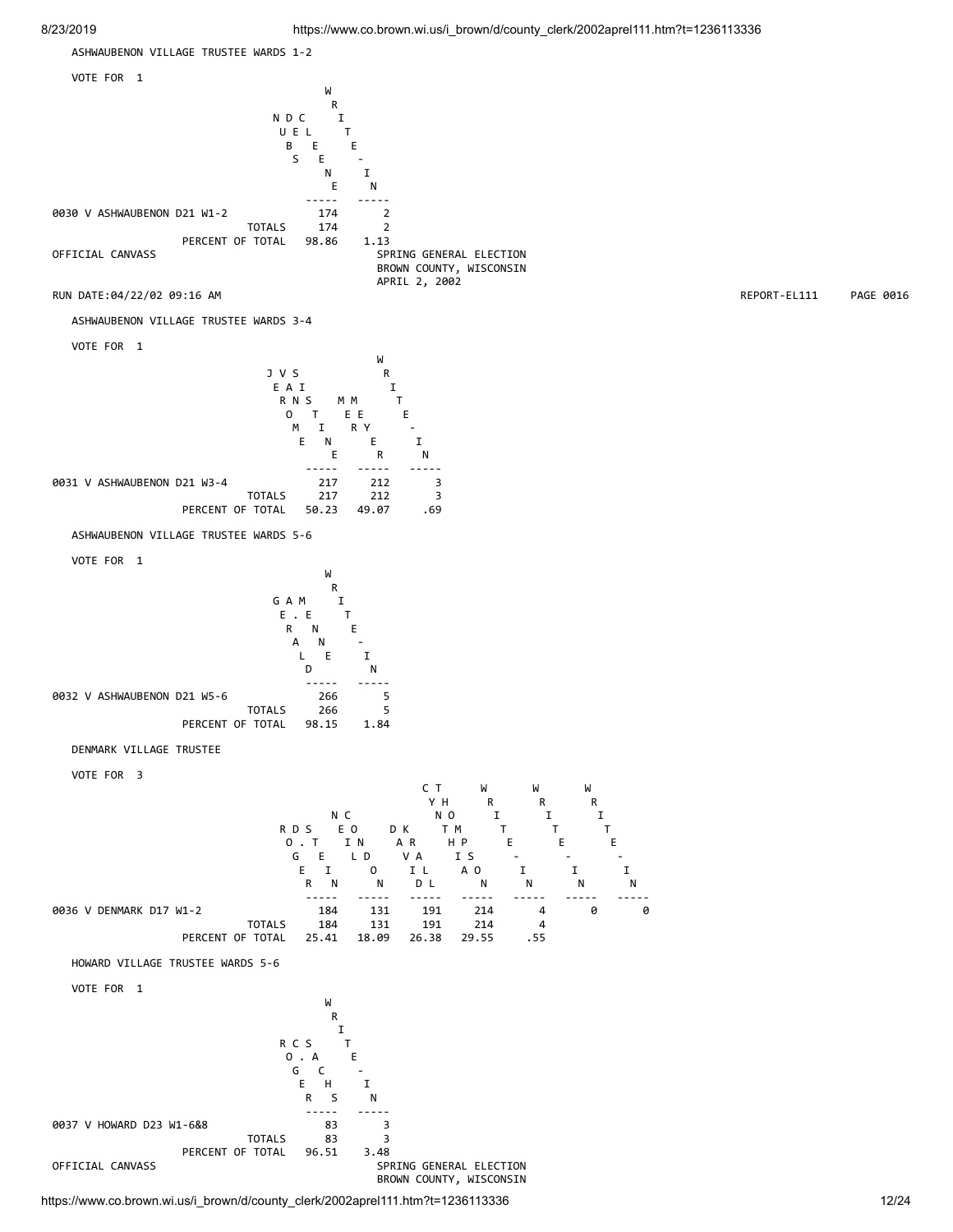APRIL 2, 2002







## WRIGHTSTOWN VILLAGE TRUSTEE

VOTE FOR 3

 W W W TAL JMMRRRR R . E G B LEK O C I I I I A F AR O.U H L T T T C F RA W S N L E E E E I N YN E S I - - -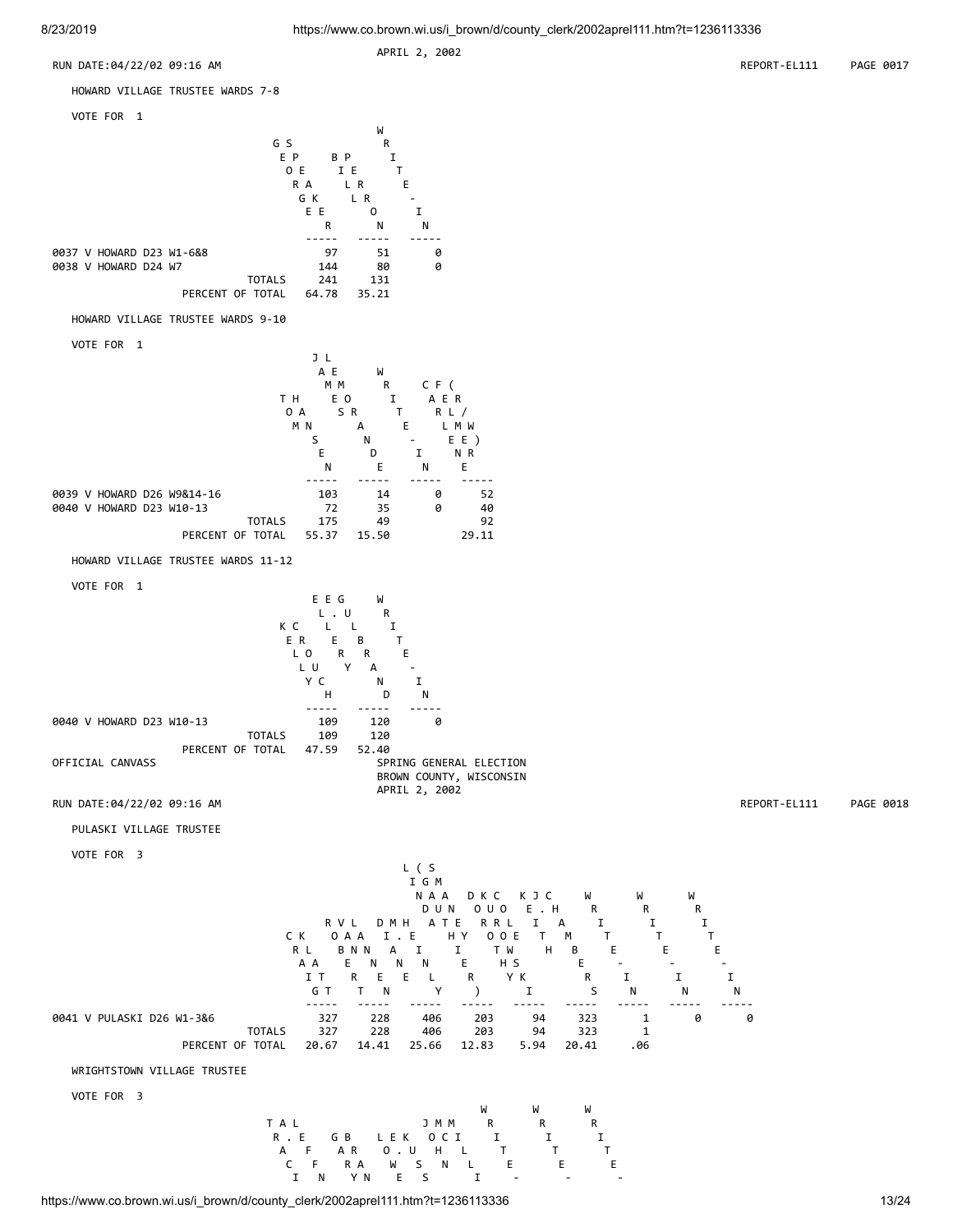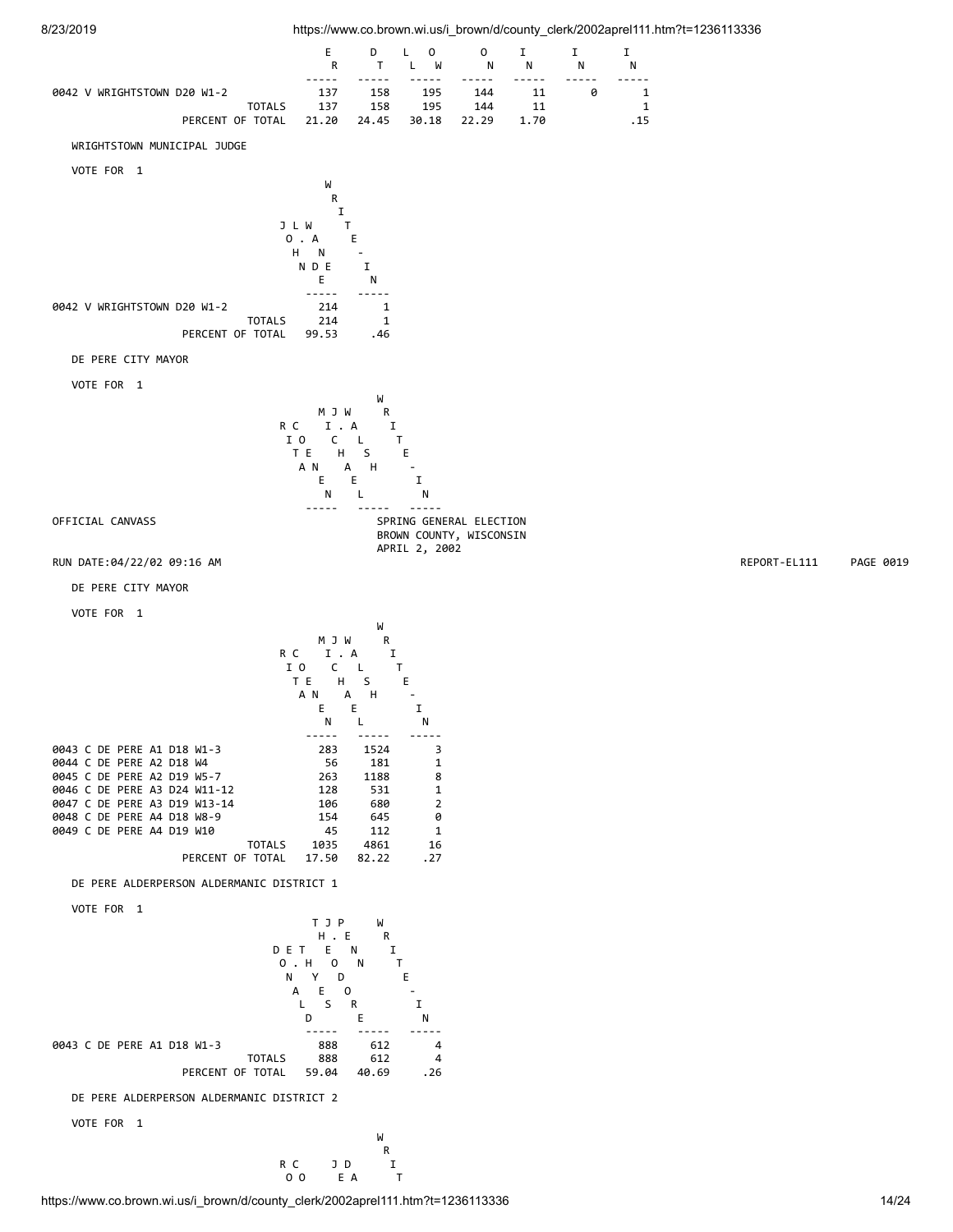

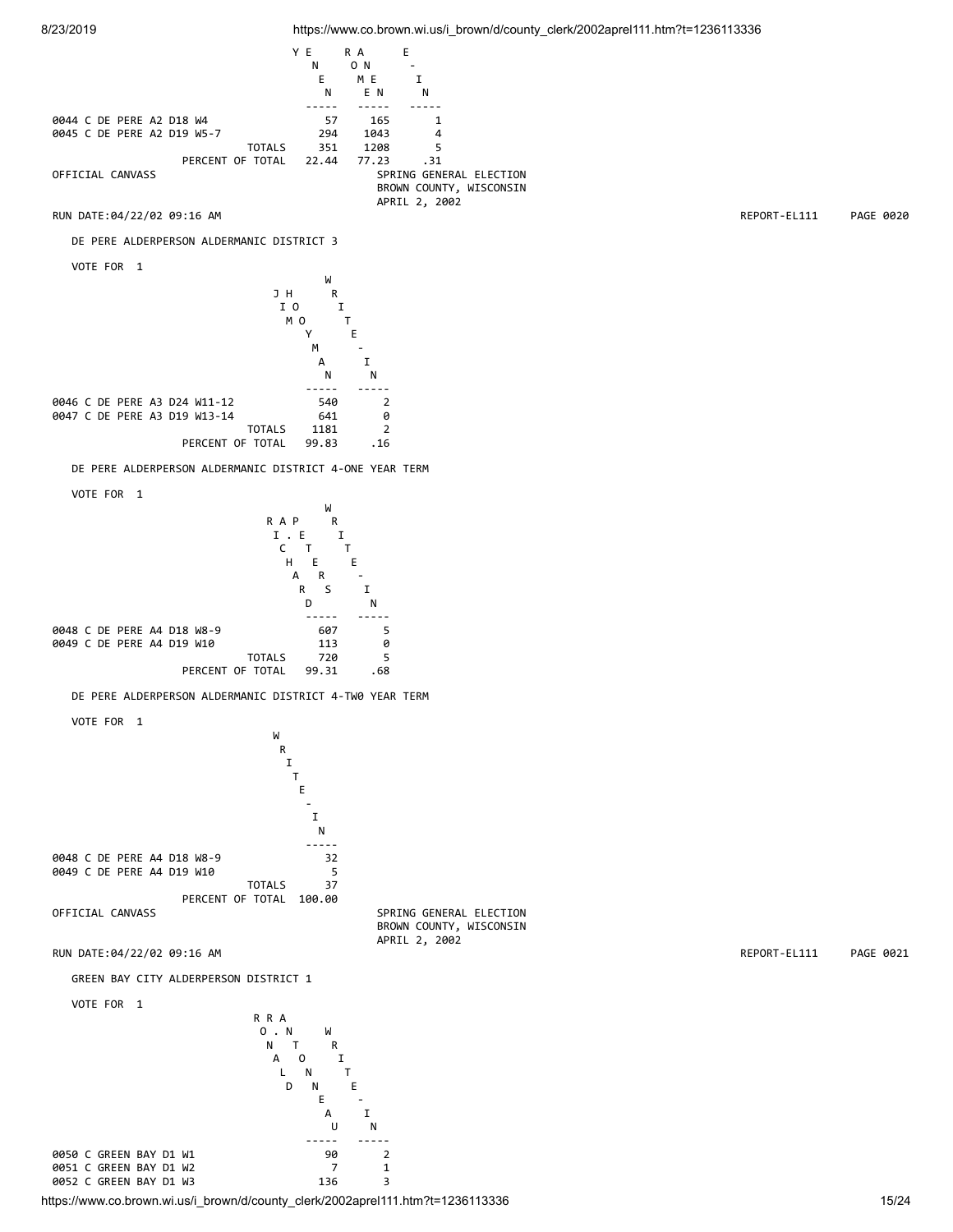



https://www.co.brown.wi.us/i\_brown/d/county\_clerk/2002aprel111.htm?t=1236113336 16/24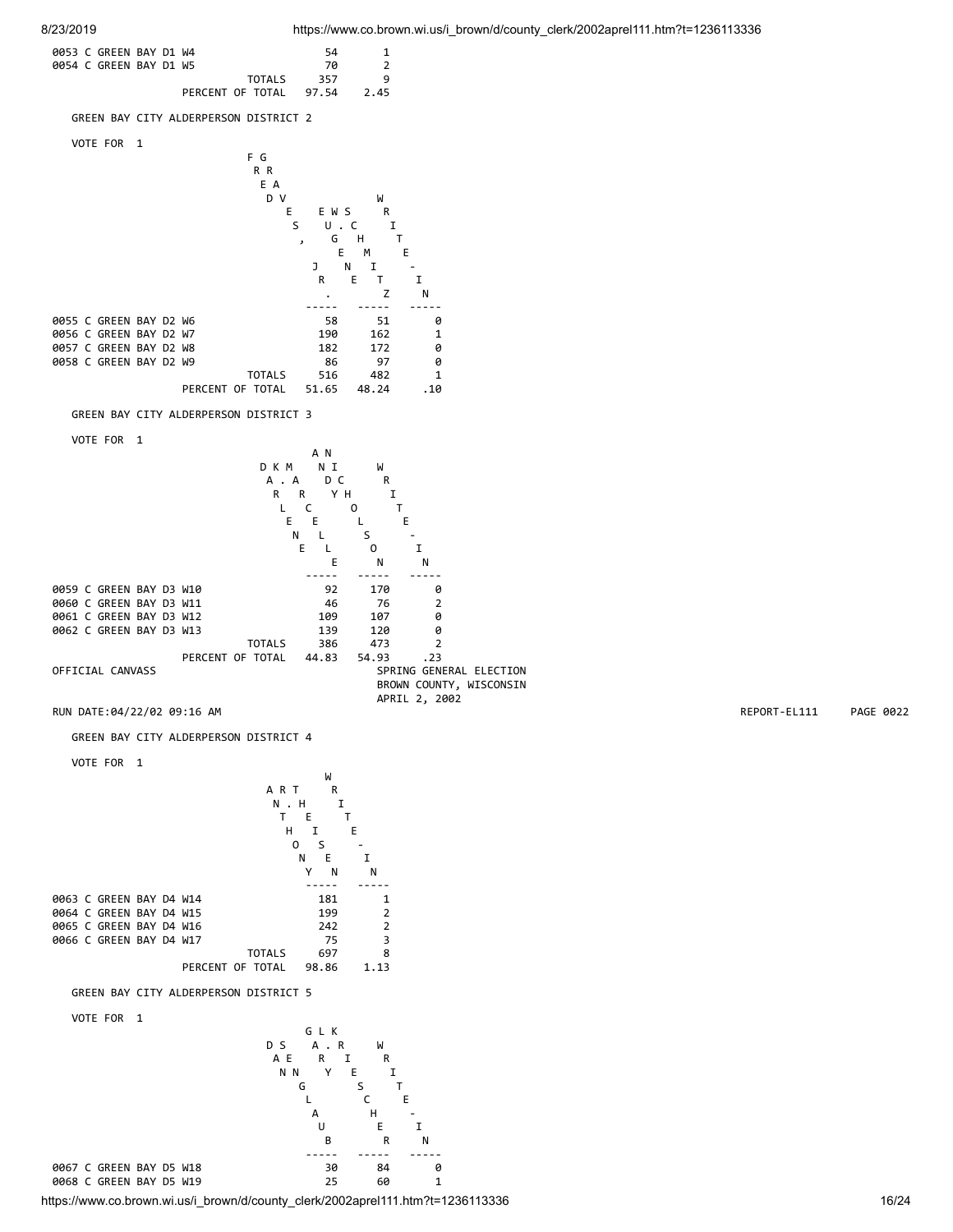

 I Y W S R A M B T I N . E 0<br>D C P D C P E R K H - E E E I W R R N ----- ----- ----- 0079 C GREEN BAY D8 W30 134 150 0 0080 C GREEN BAY D8 W31 39 86 2 0081 C GREEN BAY D8 W32 0082 C GREEN BAY D8 W33 167 240 0 TOTALS 444 748 3 PERCENT OF TOTAL 37.15 62.59 .25

GREEN BAY CITY ALDERPERSON DISTRICT 9

VOTE FOR 1

| VUIL IUN<br>. .         |           |     |   |
|-------------------------|-----------|-----|---|
|                         |           | W   |   |
|                         | КC        | R   |   |
|                         | A H       |     |   |
|                         | T A       |     |   |
|                         | HR<br>G Z | Е   |   |
|                         | YL<br>UΙ  |     |   |
|                         | Y M       | Е   |   |
|                         | А         | S   | N |
|                         |           |     |   |
| 0083 C GREEN BAY D9 W34 | 157       | 153 | A |
| 0084 C GREEN BAY D9 W35 | 213       | 130 | 0 |
| 0085 C GREEN BAY D9 W36 | 128       | 95  | 0 |
| 0086 C GREEN BAY D9 W37 | 168       | 92  | 0 |
|                         |           |     |   |

https://www.co.brown.wi.us/i\_brown/d/county\_clerk/2002aprel111.htm?t=1236113336 17/24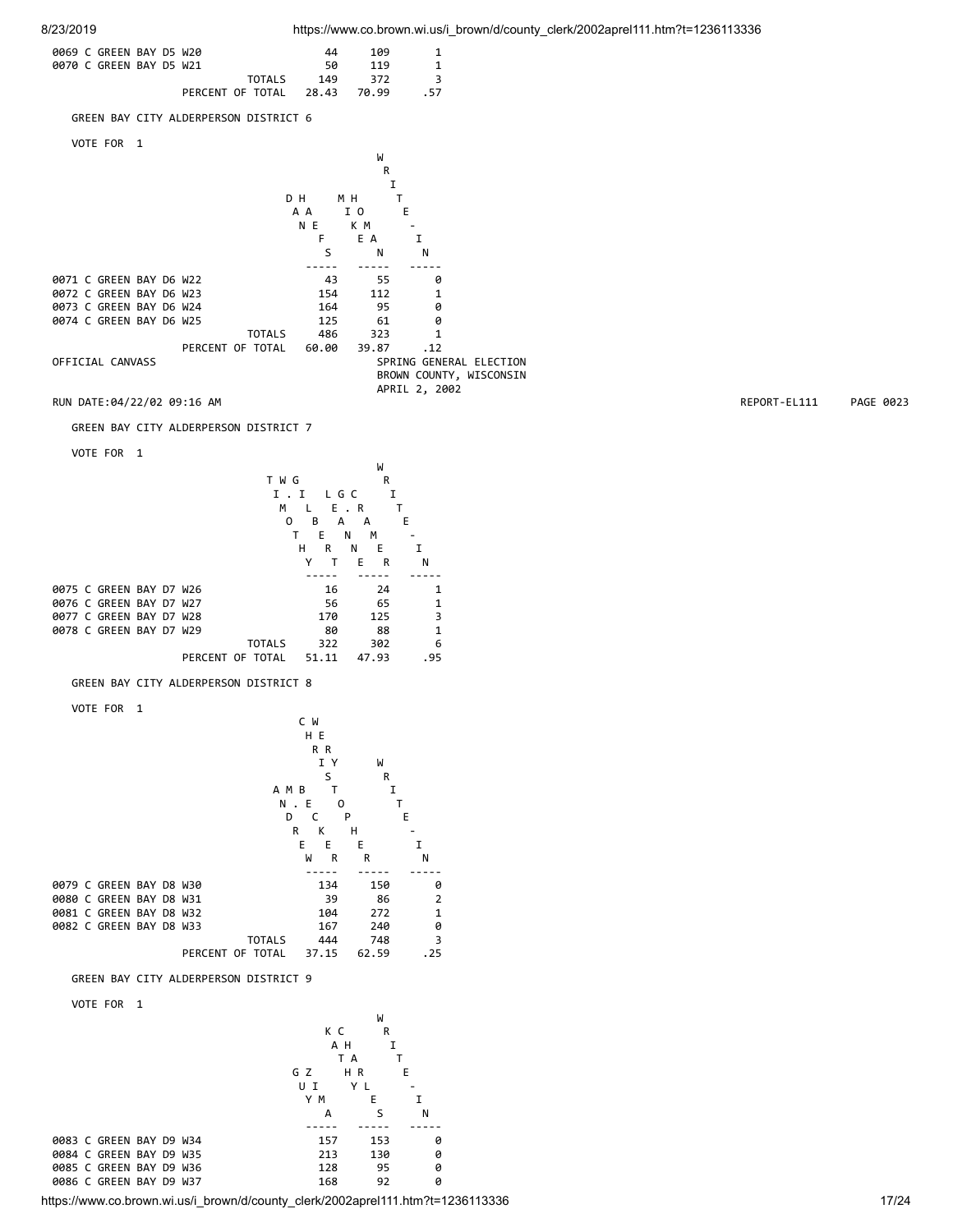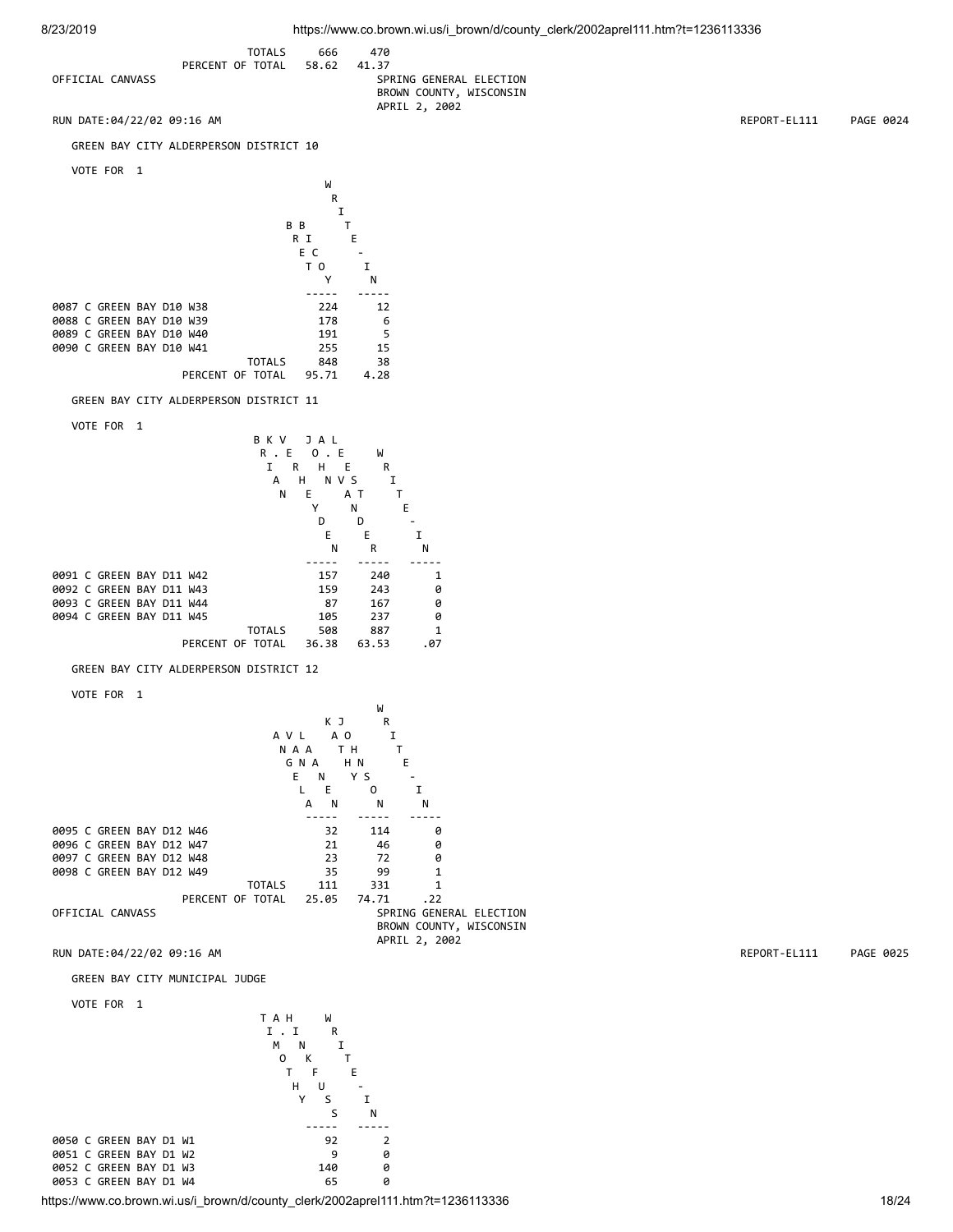| 0054 C GREEN BAY D1 W5  |  |  |                        | 71          | 1              |           |
|-------------------------|--|--|------------------------|-------------|----------------|-----------|
| 0055 C GREEN BAY D2 W6  |  |  |                        | 100         | 0              |           |
| 0056 C GREEN BAY D2 W7  |  |  |                        | 268         | 2              |           |
| 0057 C GREEN BAY D2 W8  |  |  |                        | 283         | 3              |           |
| 0058 C GREEN BAY D2 W9  |  |  |                        | 137         | 0              |           |
| 0059 C GREEN BAY D3 W10 |  |  |                        | 214         | $\mathbf{1}$   |           |
| 0060 C GREEN BAY D3 W11 |  |  |                        | 100         | $\overline{2}$ |           |
| 0061 C GREEN BAY D3 W12 |  |  |                        | 173         | 0              |           |
| 0062 C GREEN BAY D3 W13 |  |  |                        |             | 1              |           |
|                         |  |  |                        | 212         |                |           |
| 0063 C GREEN BAY D4 W14 |  |  |                        | 199         | 0              |           |
| 0064 C GREEN BAY D4 W15 |  |  |                        | 200         | 3              |           |
| 0065 C GREEN BAY D4 W16 |  |  |                        | 240         | $\overline{2}$ |           |
| 0066 C GREEN BAY D4 W17 |  |  |                        | 77          | $\overline{2}$ |           |
| 0067 C GREEN BAY D5 W18 |  |  |                        | 92          | 3              |           |
| 0068 C GREEN BAY D5 W19 |  |  |                        | 66          | $\mathbf{1}$   |           |
| 0069 C GREEN BAY D5 W20 |  |  |                        | 138         | 1              |           |
| 0070 C GREEN BAY D5 W21 |  |  |                        | 150         | 3              |           |
| 0071 C GREEN BAY D6 W22 |  |  |                        | 77          | 0              |           |
| 0072 C GREEN BAY D6 W23 |  |  |                        | 224         | 1              |           |
| 0073 C GREEN BAY D6 W24 |  |  |                        | 210         | $\overline{2}$ |           |
| 0074 C GREEN BAY D6 W25 |  |  |                        | 141         | 1              |           |
| 0075 C GREEN BAY D7 W26 |  |  |                        | 39          | $\mathbf{1}$   |           |
| 0076 C GREEN BAY D7 W27 |  |  |                        | 102         | 3              |           |
| 0077 C GREEN BAY D7 W28 |  |  |                        | 276         | $\overline{2}$ |           |
| 0078 C GREEN BAY D7 W29 |  |  |                        | 147         | $\overline{2}$ |           |
| 0079 C GREEN BAY D8 W30 |  |  |                        | 238         | 0              |           |
|                         |  |  |                        |             |                |           |
| 0080 C GREEN BAY D8 W31 |  |  |                        | 110         | 0              |           |
|                         |  |  |                        | 323         | 3              |           |
|                         |  |  |                        | 328         | $\overline{7}$ |           |
|                         |  |  |                        | 249         | $\overline{2}$ |           |
|                         |  |  |                        | 288         | 4              |           |
|                         |  |  |                        | 169         | $\mathbf{1}$   |           |
|                         |  |  |                        | 203         | $\mathbf{1}$   |           |
|                         |  |  |                        | 280         | 2              |           |
|                         |  |  |                        | 198         | $\mathbf{1}$   |           |
|                         |  |  |                        | 202         | 0              |           |
|                         |  |  |                        | 299         | 1              |           |
|                         |  |  |                        | 311         | 0              |           |
|                         |  |  |                        | 329         | 1              |           |
|                         |  |  |                        | 203         | $\mathbf{1}$   |           |
|                         |  |  |                        | 271         | 3              |           |
|                         |  |  |                        | 130         | 3              |           |
|                         |  |  |                        | 62          | 1              |           |
|                         |  |  |                        | 84          | 1              |           |
|                         |  |  |                        |             | $\overline{2}$ |           |
|                         |  |  |                        | 119         |                |           |
|                         |  |  | PERCENT OF TOTAL 99.16 | TOTALS 8638 | 73             |           |
|                         |  |  |                        |             | .83            |           |
|                         |  |  |                        |             |                | SPRING GE |

R L N

OFFICIAL CANVASS SPRING GENERAL ELECTION BROWN COUNTY, WISCONSIN APRIL 2, 2002

### ASHWAUBENON SCHOOL BOARD

### VOTE FOR 2

|                               | 0             |              |            |                |         |     |              |
|-------------------------------|---------------|--------------|------------|----------------|---------|-----|--------------|
|                               | N<br>к        |              |            |                |         |     |              |
|                               | A<br>$\Omega$ |              |            |                |         |     |              |
|                               |               |              | M W W      | M A            | W       | W   |              |
|                               | D             | A            | А          | <b>I</b><br>ΙU | R       | R   |              |
|                               |               | I<br>ı.      | R          | C              | B<br>I  | I   |              |
|                               |               | $\mathbf{z}$ | К<br>A A A |                | НI      |     |              |
|                               |               |              | YNA        | I              | A N     | Е   | Е            |
|                               |               | J            | Ν          | A              | E G     |     |              |
|                               |               | R            | E          | М              | E<br>L. |     | I            |
|                               |               |              | N          | S              | R       | N   | N            |
|                               |               |              |            |                |         |     |              |
| 0030 V ASHWAUBENON D21 W1-2   |               | 41           | 86         | 98             | 129     | 3   | 0            |
| 0031 V ASHWAUBENON D21 W3-4   |               | 47           | 178        | 214            | 297     | 3   | 1            |
| 0032 V ASHWAUBENON D21 W5-6   |               | 40           | 156        | 155            | 232     |     | 0            |
| 0033 V ASHWAUBENON D22 W7-8   |               | 27           | 119        | 136            | 147     | ø   | 0            |
| 0034 V ASHWAUBENON D22 W9-10  |               | 22           | 136        | 163            | 186     | 0   | 0            |
| 0035 V ASHWAUBENON D22 W11-12 |               | 21           | 128        | 145            | 156     | 1   | 0            |
|                               | <b>TOTALS</b> | 198          | 803        | 911            | 1147    | 8   | $\mathbf{1}$ |
| PERCENT OF TOTAL              |               | 6.45         | 26.17      | 29.69          | 37.38   | .26 | .03          |

# BRILLION SCHOOL BOARD MEMBER

VOTE FOR 3

|  |                      |  | W W W |  |
|--|----------------------|--|-------|--|
|  | SK SJTRMRRRR         |  |       |  |
|  | HMT TL T.H CW EO III |  |       |  |
|  | O.H EE EU HE BOTTTT  |  |       |  |

RUN DATE:04/22/02 09:16 AM **REPORT-EL111** PAGE 0026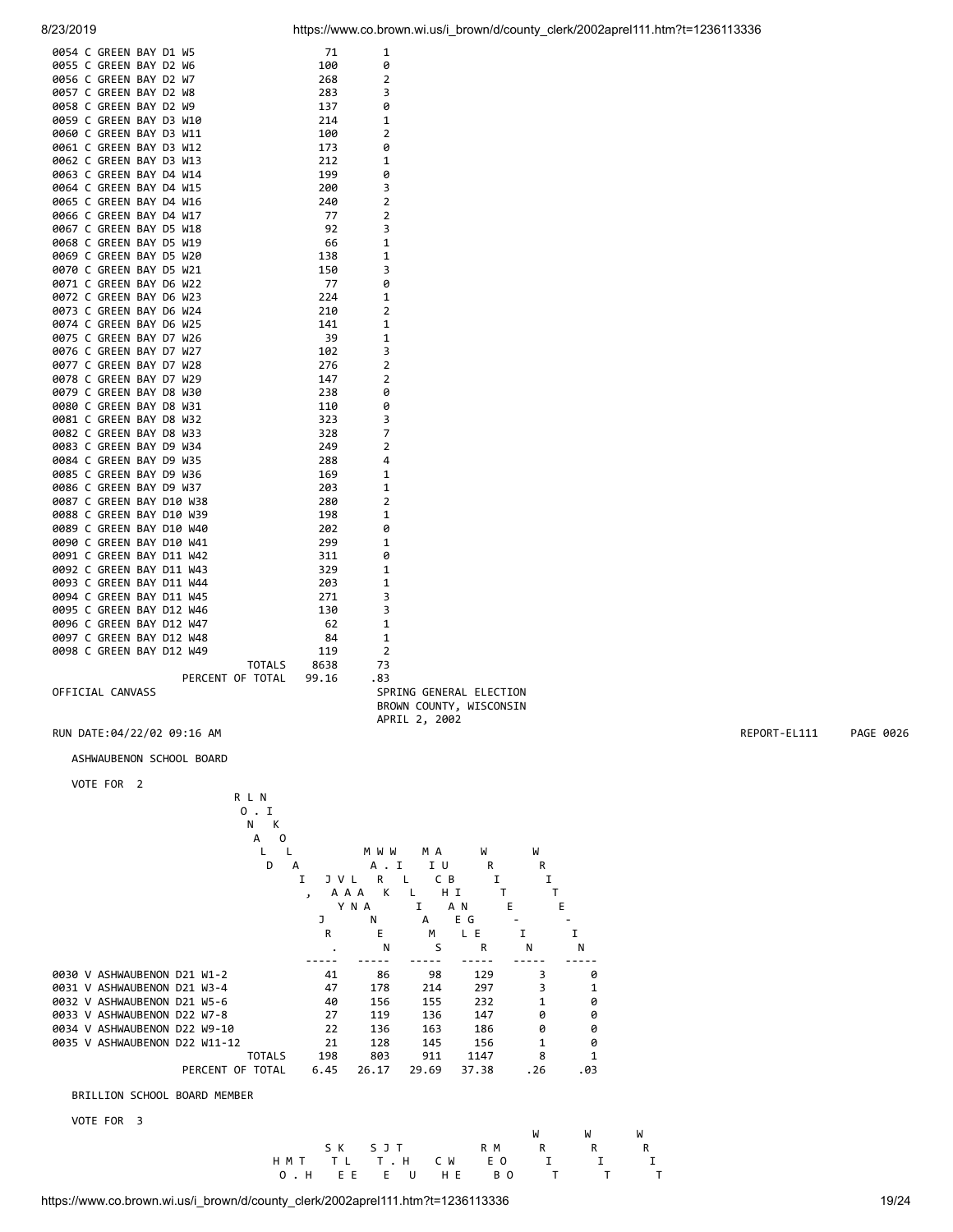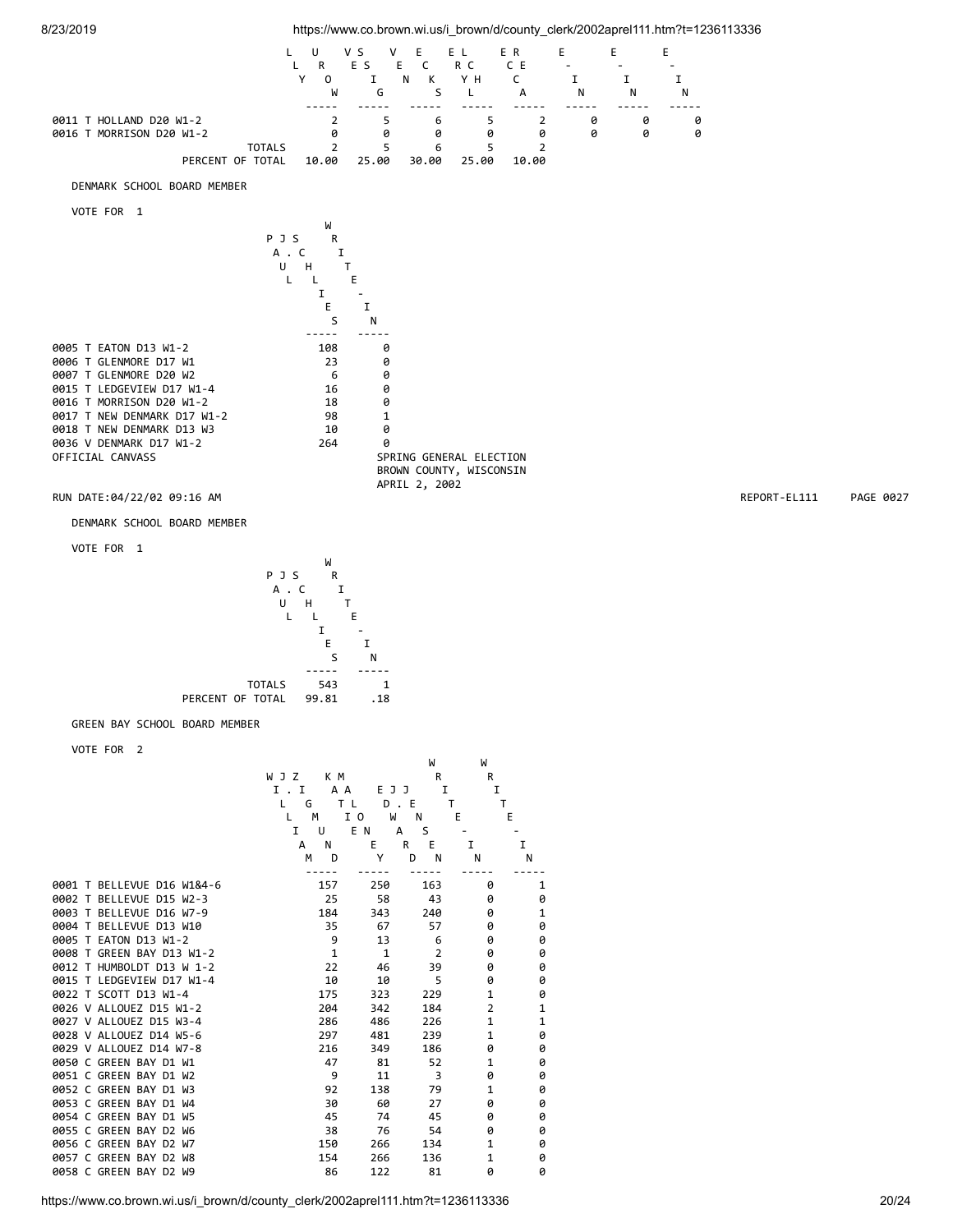| 0059 C GREEN BAY D3 W10 |  | 107 | 188 | 99            | ø                       | 0 |
|-------------------------|--|-----|-----|---------------|-------------------------|---|
| 0060 C GREEN BAY D3 W11 |  | 47  | 80  | 56            | ø                       | 0 |
| 0061 C GREEN BAY D3 W12 |  | 91  | 144 | 78            | ø                       | 0 |
| 0062 C GREEN BAY D3 W13 |  | 85  | 180 | 94            | $\mathbf{1}$            | 0 |
| 0063 C GREEN BAY D4 W14 |  | 100 | 166 | 103           | ø                       | 0 |
| 0064 C GREEN BAY D4 W15 |  | 104 | 187 | 85            | 1                       | 0 |
| 0065 C GREEN BAY D4 W16 |  | 157 | 246 | 113           | ø                       | 0 |
| 0066 C GREEN BAY D4 W17 |  | 39  | 77  | 39            | ø                       | 0 |
| 0067 C GREEN BAY D5 W18 |  | 40  | 72  | 44            | 0                       | 0 |
| 0068 C GREEN BAY D5 W19 |  | 39  | 55  | 34            | 3                       | 1 |
| 0069 C GREEN BAY D5 W20 |  | 67  | 122 | 60            | ø                       | 0 |
| 0070 C GREEN BAY D5 W21 |  | 73  | 144 | 80            | 1                       | 0 |
| 0071 C GREEN BAY D6 W22 |  | 31  | 75  | 47            | ø                       | 0 |
| OFFICIAL CANVASS        |  |     |     |               | SPRING GENERAL ELECTION |   |
|                         |  |     |     |               | BROWN COUNTY, WISCONSIN |   |
|                         |  |     |     | APRIL 2, 2002 |                         |   |
|                         |  |     |     |               |                         |   |

GREEN BAY SCHOOL BOARD MEMBER

VOTE FOR 2

|  |                          |  |                  |               |        |       |       |         | W     | W              |     |
|--|--------------------------|--|------------------|---------------|--------|-------|-------|---------|-------|----------------|-----|
|  |                          |  |                  |               | W J Z  | K M   |       |         | R     | R              |     |
|  |                          |  |                  |               | I.I    | A A   |       | E J J   | I     |                | I   |
|  |                          |  |                  |               | G<br>L |       | T L   | $D$ . E |       | т              | т   |
|  |                          |  |                  |               | M<br>Г |       | I 0   | W       | Ν     | Ε              | Ε   |
|  |                          |  |                  |               | I      | U     | E N   | А       | S     |                |     |
|  |                          |  |                  |               | А      | N     | E     | R       | E     | I              | I   |
|  |                          |  |                  |               | M      | D     | Υ     | D       | N     | Ν              | Ν   |
|  | 0072 C GREEN BAY D6 W23  |  |                  |               |        | 79    | 185   |         | 104   | 2              | 1   |
|  | 0073 C GREEN BAY D6 W24  |  |                  |               |        | 95    | 187   |         | 97    | $\overline{2}$ | 0   |
|  | 0074 C GREEN BAY D6 W25  |  |                  |               |        | 36    | 118   |         | 68    | 0              | 0   |
|  | 0075 C GREEN BAY D7 W26  |  |                  |               |        | 17    | 28    |         | 20    | $\overline{2}$ | 0   |
|  | 0076 C GREEN BAY D7 W27  |  |                  |               |        | 61    | 88    |         | 49    | 0              | 0   |
|  | 0077 C GREEN BAY D7 W28  |  |                  |               |        | 174   | 237   |         | 111   | $\overline{2}$ | 0   |
|  | 0078 C GREEN BAY D7 W29  |  |                  |               |        | 83    | 116   |         | 65    | 0              | 0   |
|  | 0079 C GREEN BAY D8 W30  |  |                  |               |        | 144   | 205   |         | 112   | 0              | 0   |
|  | 0080 C GREEN BAY D8 W31  |  |                  |               |        | 60    | 95    |         | 44    | 0              | 0   |
|  | 0081 C GREEN BAY D8 W32  |  |                  |               |        | 162   | 262   |         | 170   | 1              | 0   |
|  | 0082 C GREEN BAY D8 W33  |  |                  |               |        | 195   | 285   |         | 184   | 3              | 0   |
|  | 0083 C GREEN BAY D9 W34  |  |                  |               |        | 108   | 218   |         | 129   | 5              | 0   |
|  | 0084 C GREEN BAY D9 W35  |  |                  |               |        | 139   | 213   |         | 137   | $\overline{2}$ | 0   |
|  | 0085 C GREEN BAY D9 W36  |  |                  |               |        | 76    | 144   |         | 99    | 0              | 0   |
|  | 0086 C GREEN BAY D9 W37  |  |                  |               |        | 100   | 164   |         | 104   | $\overline{2}$ | 0   |
|  | 0087 C GREEN BAY D10 W38 |  |                  |               |        | 181   | 226   |         | 120   | $\overline{2}$ | 0   |
|  | 0088 C GREEN BAY D10 W39 |  |                  |               |        | 86    | 159   |         | 105   | 0              | 0   |
|  | 0089 C GREEN BAY D10 W40 |  |                  |               |        | 88    | 176   |         | 116   | 0              | 0   |
|  | 0090 C GREEN BAY D10 W41 |  |                  |               |        | 150   | 235   |         | 144   | 1              | 1   |
|  | 0091 C GREEN BAY D11 W42 |  |                  |               |        | 165   | 280   |         | 160   | $\overline{2}$ | 0   |
|  | 0092 C GREEN BAY D11 W43 |  |                  |               |        | 194   | 296   |         | 210   | 0              | 0   |
|  | 0093 C GREEN BAY D11 W44 |  |                  |               |        | 113   | 181   |         | 104   | $\overline{2}$ | 0   |
|  | 0094 C GREEN BAY D11 W45 |  |                  |               |        | 100   | 235   |         | 160   | 0              | 0   |
|  | 0095 C GREEN BAY D12 W46 |  |                  |               |        | 79    | 109   |         | 67    | 0              | 0   |
|  | 0096 C GREEN BAY D12 W47 |  |                  |               |        | 30    | 46    |         | 29    | 0              | 1   |
|  | 0097 C GREEN BAY D12 W48 |  |                  |               |        | 54    | 65    |         | 42    | 3              | 0   |
|  | 0098 C GREEN BAY D12 W49 |  |                  |               |        | 80    | 99    |         | 62    | $\mathbf{1}$   | 0   |
|  |                          |  |                  | <b>TOTALS</b> |        | 6101  | 10251 |         | 5974  | 47             | 8   |
|  |                          |  | PERCENT OF TOTAL |               |        | 27.25 | 45.80 |         | 26.69 | . 20           | .03 |

### HOWARD-SUAMICO SCHOOL BOARD VILLAGE OF HOWARD MEMBER

VOTE FOR 1



RUN DATE:04/22/02 09:16 AM REPORT-EL111 PAGE 0028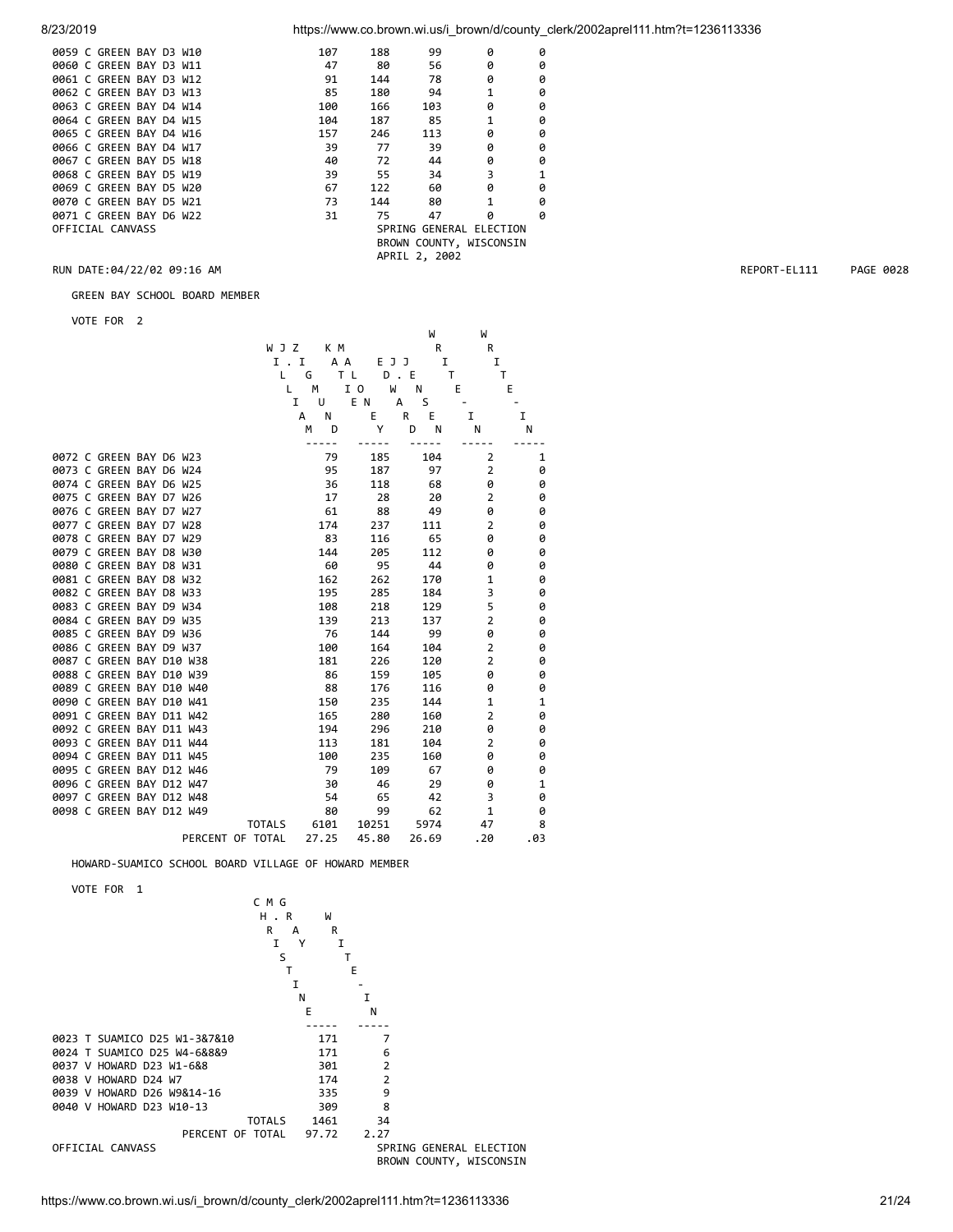APRIL 2, 2002



## HOWARD-SUAMICO SCHOOL BOARD - SUAMICO MEMBER

| VOTE FOR 1<br>W<br>R<br>I<br>т    | K W (<br>A I R<br>TL/<br>H L W<br>EI)<br>R O<br>ΙU<br>E<br>N E |       |
|-----------------------------------|----------------------------------------------------------------|-------|
|                                   |                                                                | ЕT    |
|                                   | I                                                              | т     |
|                                   | N                                                              | E     |
|                                   |                                                                |       |
| 0023 T SUAMICO D25 W1-3&7&10      | 38                                                             | 8     |
| SUAMICO D25 W4-6&8&9<br>0024<br>т | 53                                                             | 7     |
| HOWARD D23 W1-6&8<br>9937<br>v    | 16                                                             | 12    |
| 0038 V HOWARD D24 W7              | 7                                                              | 0     |
| 0039 V HOWARD D26 W9&14-16        | 19                                                             | 5     |
| 0040 V HOWARD D23 W10-13          | 30                                                             | 0     |
| <b>TOTALS</b>                     | 163                                                            | 32    |
| PERCENT OF TOTAL                  | 83.58                                                          | 16.41 |
|                                   |                                                                |       |

LUXEMBURG-CASCO SCHOOL BOARD MEMBER

VOTE FOR 3

|                           | SML           |       |            | W     | W      | W      |
|---------------------------|---------------|-------|------------|-------|--------|--------|
|                           | H.<br>I       | K F   | тĸ         | R     | R      | R      |
|                           | Е<br>A        | A R   | ΙI         |       |        |        |
|                           | R V S         | R I   | M N        |       |        |        |
|                           | 0 A H         | E S   | O N        | Е     | E      | E      |
|                           | N N O         |       | NQ.<br>T A |       |        |        |
|                           |               | U     | U          | HR    |        |        |
|                           |               |       | E          | ΥD    | N<br>N | N      |
|                           |               |       |            |       |        |        |
| 0008 T GREEN BAY D13 W1-2 |               | 85    | 88         | 87    | 0      | 0<br>0 |
| 0012 T HUMBOLDT D13 W 1-2 |               | 111   | 116        | 116   | 1      | 0<br>0 |
|                           | <b>TOTALS</b> | 196   | 204        | 203   | 1      |        |
| PERCENT OF TOTAL          |               | 32.45 | 33.77      | 33.60 | .16    |        |

KAUKAUNA SCHOOL BOARD MEMBER

VOTE FOR 2



PULASKI SCHOOL BOARD MEMBER-ZONE 4

```
 VOTE FOR 1
```


RUN DATE:04/22/02 09:16 AM REPORT-EL111 PAGE 0030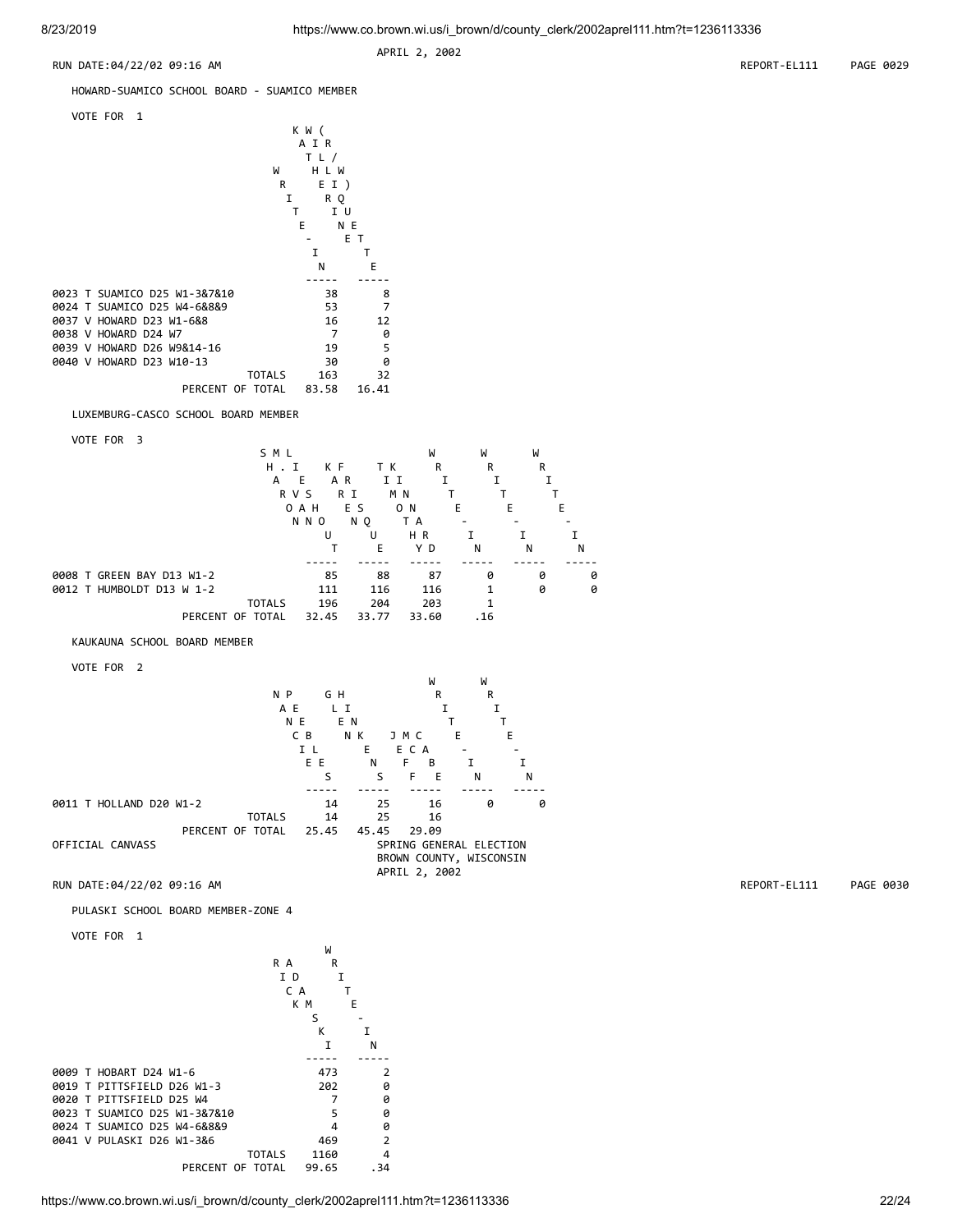PULASKI SCHOOL BOARD MEMBER-ZONE 6



VOTE FOR 2